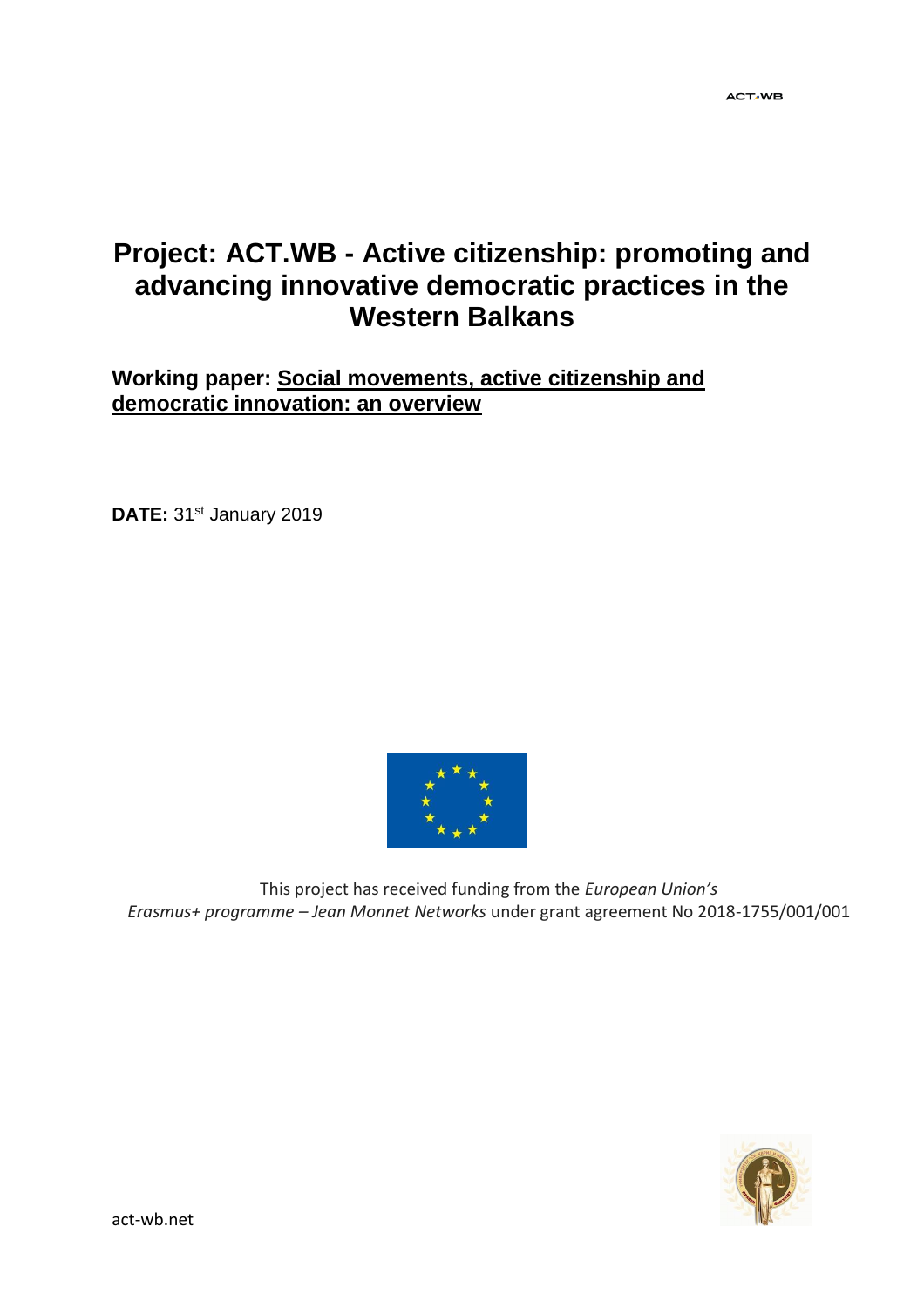**ACT.WB** is a 3-year project funded by the European Union's Erasmus+ programme - Jean Monnet Networks. It aims to generate and disseminate knowledge on innovative democratic practices in Western Balkans, through a process of networking, knowledge sharing and collaboration in practical issues between academic scholars, civil society actors and practitioners.

#### **Project coordinator**

Irena Fiket (University of Belgrade)

#### **Authors of the working paper**

Nenad Markovikj, Ivan Damjanovski, Zoran Ilievski

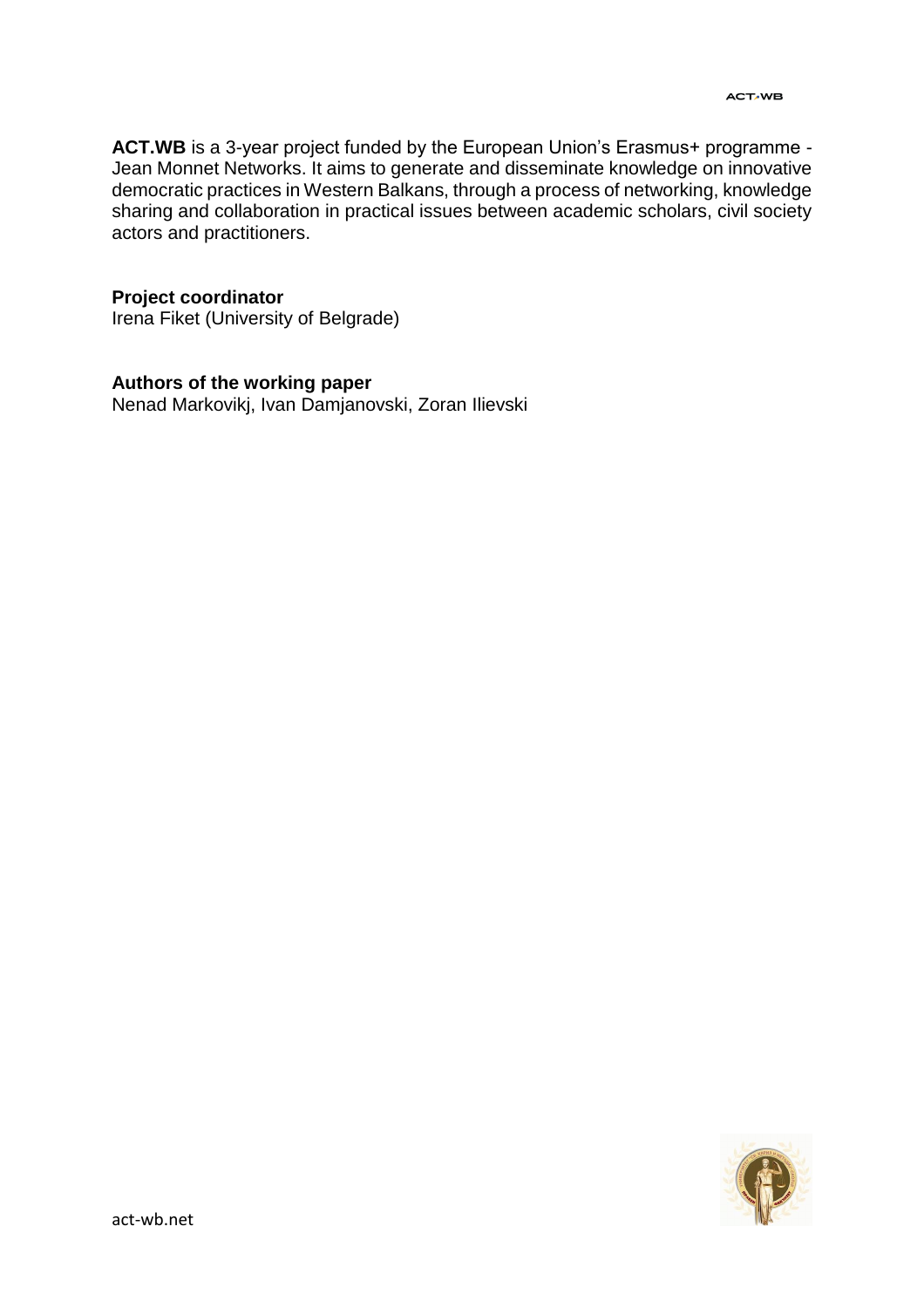#### **Introduction**

One of the defining qualities of democracy ever since its appearance until its contemporary state has been participation. In this regard "citizen participation is usually considered a valuable element of democratic citizenship and democratic decision making" (Michels, 2011, 276) being that the positive effect of participation on the quality of democracy is taken almost axiomatically in democratic theory. Participatory democracy is one of the operative terms in the modern debate on the outreach and the limits of participation, be it in the more cooperative manner of dialogue between the state and civil society actors, or the more conflictual modalities of political participation characteristic for social movements.

Speaking of the contemporary state of democracy worldwide, it seems that it is exactly its participatory aspect that is undergoing a fundamental crisis on a global scale. The crisis of participatory democracy is reflected in two ways: as a fundamental attitudinal disillusionment in democracy as a political order; and as a troublesome behavioral relation between the citizens and institutions that should both represent them and be a locus for their political participation. This crisis can be diagnosed via "decline in electoral turnout, low levels of trust in politicians and political institutions and decline in membership of traditional mobilizing organizations such as political parties and trade unions" i.e. a "growing disconnection between citizens and decision-makers the difference and distance between the subjectivity, motives and intentions of citizens and those who make decisions in their name" (see in Smith 2009, 4-5). One of the critiques of democracy, introduced in the theoretical discourse by radical democrats, lies exactly in its representative aspect that can often suffocate its participatory potential. In other words, radical democrats claim that representative democracy has a fundamental flaw in its design because it "alienates political will at the cost of genuine self-government, impairs the community's ability to function as a regulating instrument of justice, and precludes the evolution of a participating public in which the idea of justice might take root" (Barber 1984, 145-46).

Another important point of origin of the dissatisfaction with the participatory aspect of democracy is the lack of innovation in the different modalities of participation in democratic processes. The traditional forms of participation seem as insufficient in satisfying the growing complexity of the democratic processes. As Dalton (2004, 204) points out "stronger parties, fairer elections, more representative electoral systems will improve the democratic process, but these reforms do not address expectations that the democratic process will expand to provide new opportunities for citizen input and control." This means that it is crucial to engage in examining the possibilities in

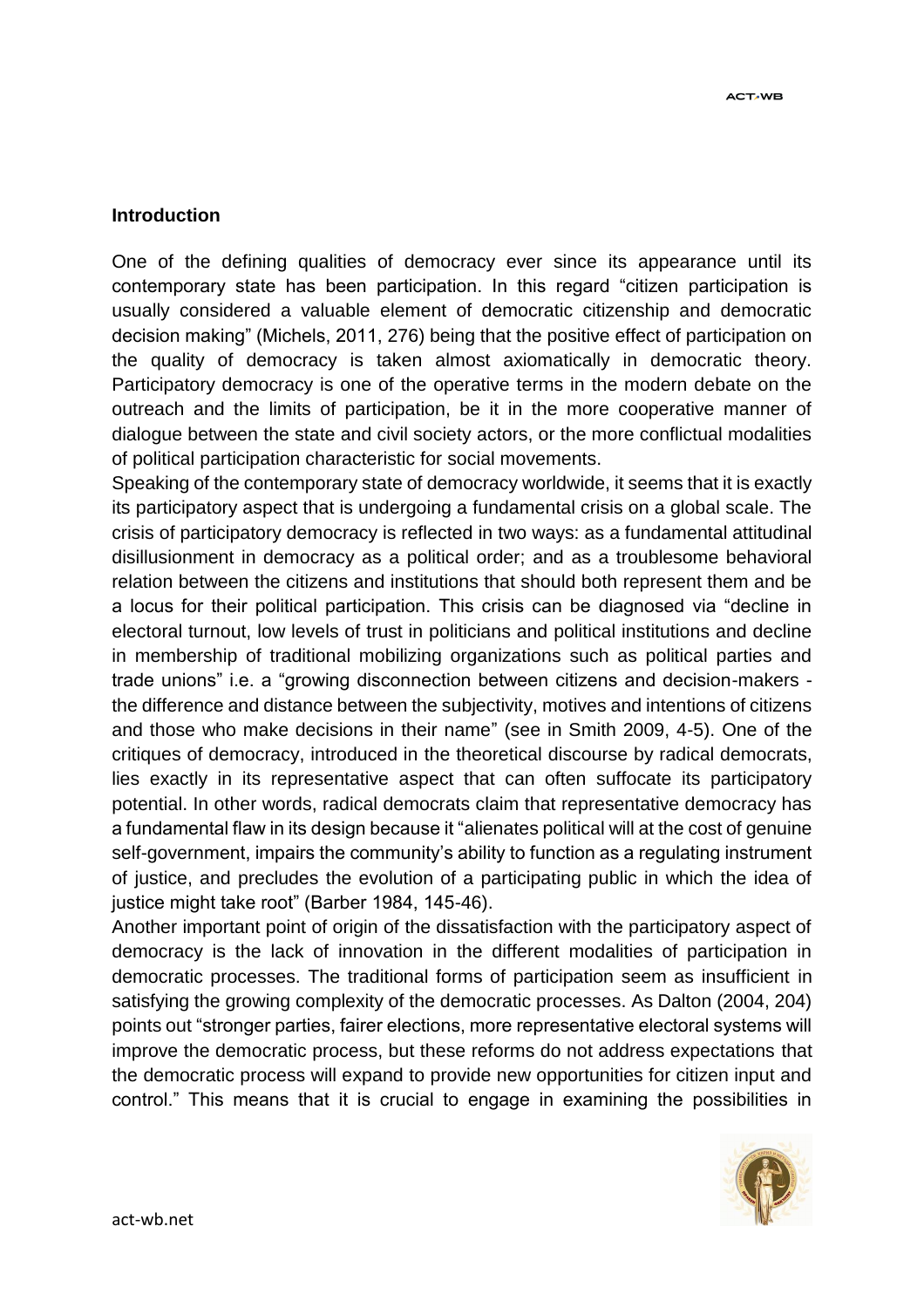democratic innovation in political theory and practice, trying to establish a connection between the possibilities and limits of representative democracy, and social movements as possible carriers of the process of democratic innovation. The possible new arenas and modes of engagement, pioneered by social movements can be a partial answer to the crisis of participatory democracy, or at least a considerable part of it.

This working paper engages in examining the connection between social movements, active citizenship and democratic innovation. Primarily, the paper defines the terms social movements and active citizenship in order to establish the categorial apparatus it operates with. The following part of the paper briefly analyzes social movements as democratizing agents as well as the reasons for reemergence of social movements in Southeast Europe. In the last part the paper analyzes the concept of democratic innovation, its definition, theoretical and methodological approaches as well as empirical findings in the area.

### **Social movements and the concept of active citizenship – defining the terms**

The renewed interest in social movements after the Second World War triggered a growing literature, and with it, a plethora of definitions and academic approaches trying to define what social movements are, but also delineate between social movements and similar categories such as participatory democracy, active citizenship, protests, societal scenes, opportunity structures etc. Identified as a key element of civil society, academic interest on social movements intensified when "new social movements theory started to appear in the late 1960s and 1970s to explain new waves of political activism – student protests, feminism, peace and environmentalism" (Purdue 2007, 6). The increased attention to social movements globally, but also in the Western Balkans in the last three decades, requires that, on the one hand one needs to define the term, and on the other hand the term needs precise locating in the academic debate, which seems as a sensible starting point when discussing social movements and their current role in democratic innovations in the Western Balkans.

To this end, academic literature on social movements defines the term as "informal networks, linking individual and organizational actors engaged in conflictual relations to other actors, on the basis of a shared collective identity" (Della Porta and Diani 2006, 30). This starting definition focuses on informality, solidarity, conflict and protest as fundamental defining categories, without saying much on the ultimate points of solidarity, conflict and protest as categories on which social movements are based on. Blumer (1969, 99; in Crossley 2002, 3) partly answers the questions of the end point of social movements by defining them as "collective enterprises seeking to establish a new order of life (…) derive their motive power on one hand from dissatisfaction with

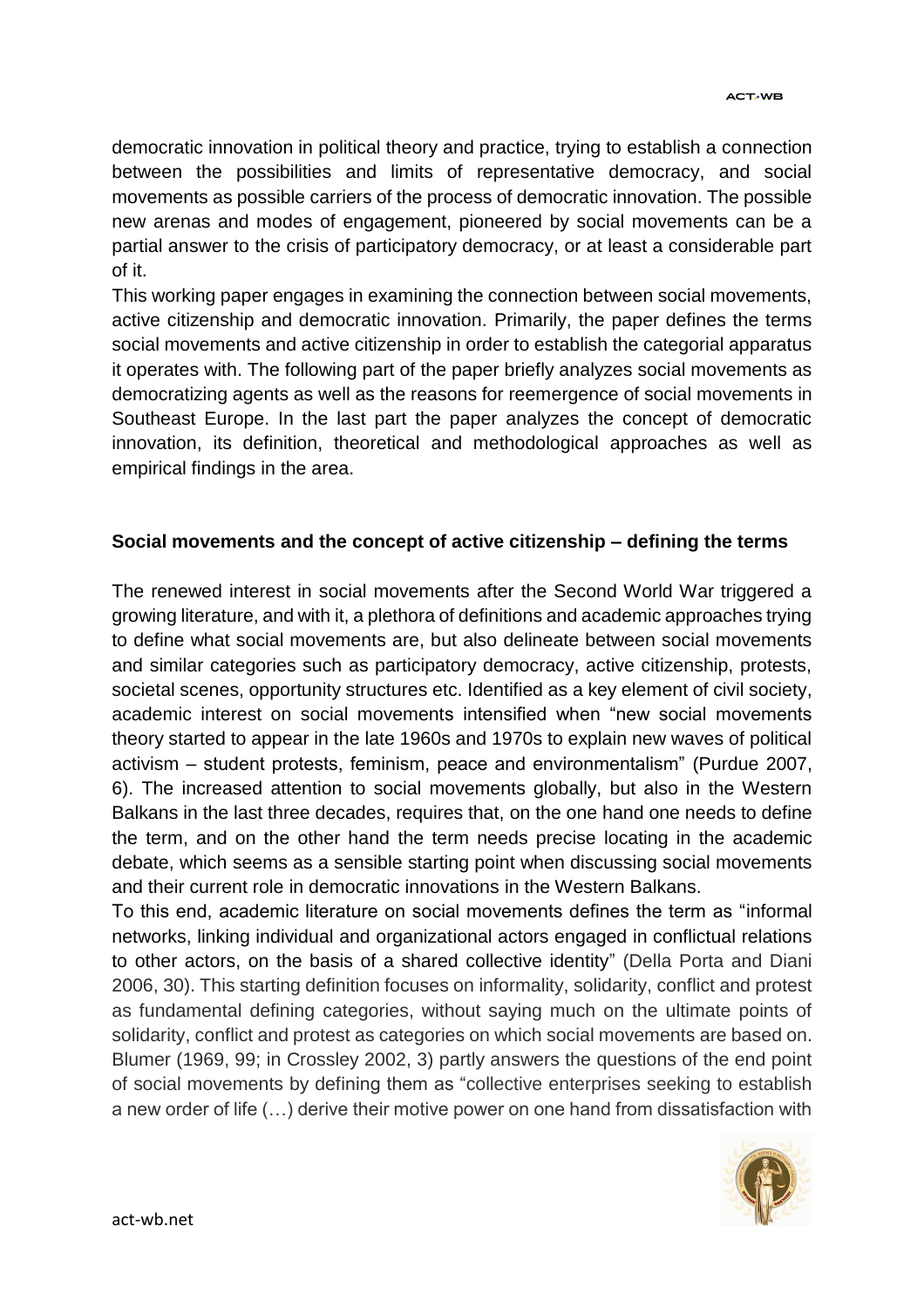the current form of life (…) from wishes and hopes for a new system of living" where "the career of a social movement depicts the emergence of a new order of life". Aiming to create new realities and change social dynamics is central to defining social movements but blurs the line between social movements and other social structures that cooperate with the government on political and social issues via modalities offered by participatory and deliberative democracy.

The conflictual dimension of social movements apropos an established social order to which social movements relate and conflict with, does not limit them to only challenging the state apparatus and practices. In this sense, "social movements do not limit themselves to presenting demands to decision makers; they also more or less explicitly express a fundamental critique of conventional politics, thus shifting their endeavors from politics itself to meta-politics" (Offe 1985; in Della Porta 2009, 1). Additionally, as Reiter (2009, 44) specifies "social movements express a fundamental critique of conventional politics, affirming the legitimacy (if not the primacy) of alternatives to representative models of democracy." Such an approach to social movements identifies their broader social role as agents of change and challenging of not just current social order, but representative democracy as such. In between lines, defining social movements as carriers of social alternatives, stresses the need for innovation and creation in the social domain, meaning that the ultimate end of social movement is not mere protest or challenging the state or representative democracy only, but also social invention and innovation in the political domain, usually occupied by state actors.

No matter the number of definitions taken in account, social movements need to be differed from other modalities/actors of the political arena and distinguished from other civil society actors, with which social movements often get confused with. The first line of division on social movements is their difference from other political actors in the political arena. Academic literature points out to the modalities of action that social movements rely on as the main difference between political actors and social movements. Della Porta and Diani (2006, 28) argue that:

> *"Until the early 1970s debates on social movements emphasized their noninstitutionalized nature (…) Even now, the idea is still very popular that social movements may be distinguished from other political actors because of their adoption of "unusual" patterns of political behavior. Several scholars maintain that the fundamental distinction between movements and other social and political actors is to be found in the contrast between conventional styles of political participation (such as voting or lobbying political representatives) and public protest…"*

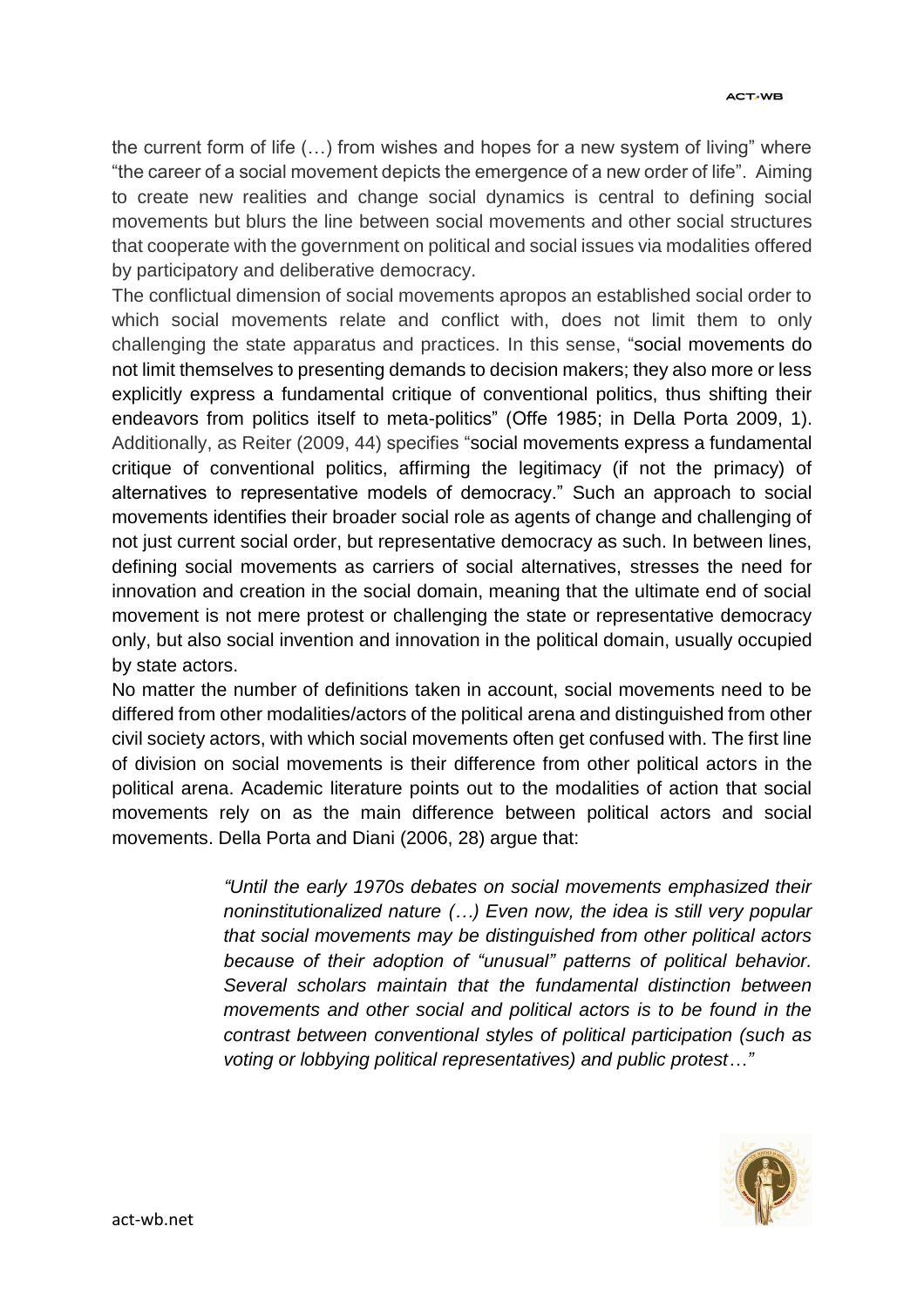The dichotomy conventional/unconventional styles of political participation, once again, directs the debate towards the conflicting capacity of social movements within a framework of action tools that often are not accessible to political actors, or, to say the least, are less frequently chosen as a first option in politics (protests or rallies for example). However, it is the opposite approach that really distinguishes social movements from political actors (as well as other civil society actors). The question is not the limits of action of political actors but also the limits of social movements, that usually do not engage into lobbying activities or policy change through negotiations with the state. Lobbying or negotiating are political instruments that lack direct friction and conflict in their essence and are mostly utilized by other civil society actors such as pressure groups, lobbies, interest groups or advocacy think-tanks. In this sense "social movements do challenge the power of the state (…) relying mainly on protest as a means to put pressure upon decision makers, they challenge the power of the state to impose its monopoly on the use of legitimate force" (Della Porta 2013, 152). While lobbyists, think-tanks or interest groups negotiate or pressure the state through non-conflictual or less conflictual modalities, social movements rely on protest and direct clash with its repressive apparatus.

Another important characteristic of social movements is the level of adaptation to social circumstances and optimization of resources when opportunities for social action occur. Although different individuals and spontaneous groups might use similar modes of action to social movements, this is still not a sufficient qualifier to define them as social movements. As Meyer (2002, 13) points out "movements are bound neither by narrow issues nor by particular tactics" and "although some individuals or groups habitually use the same years to pursue their goals, for example, firebombing, demonstrations, boycotts, or electioneering, most choose strategies they think most likely to be effective, given their perceptions of resources, opportunities, and constraints, including organizational limits and self-imposed moral commitments". This also speaks to internal traits of social movements which relate to at least minimal organizational structure (unlike ad-hoc movements) and internal moral code which is always centered around common grievances and dissatisfactions (Laclau, 2005), which delineates between social movements and massive outbursts of popular dissatisfaction, which could originate from different sources and are not by necessity centered around a single topic or even related issues.

Social movements are civil society actors. But, as it was already mentioned, they are a specific type of civil society actors that usually engage into activities that include some level of resentment towards the state. Individuals or other organized actors of civil society also participate in resolving public issues, but their participation is fundamentally different from that of social movements. Font and associates (2014, 1) point to this important distinction:

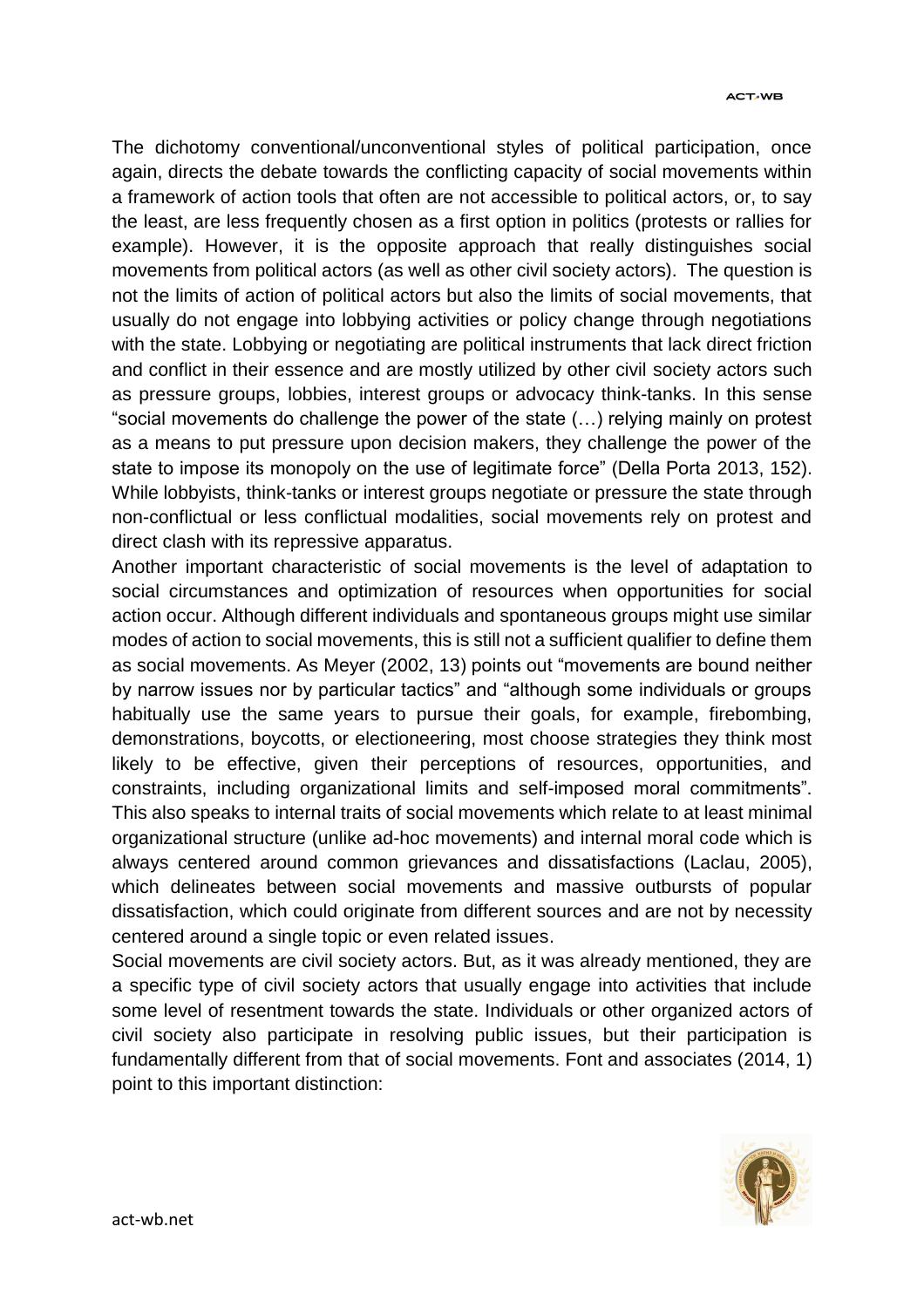*"The first characteristic that differentiates this kind of participation from that related to social movements or voluntary associations of various types is precisely the central role played by a government in organizing or providing legitimacy to these processes. This characteristic is important because it provides a direct link between participation and governmental decision-making processes."*

Participatory democracy, in this sense, is a concept more often associated with civil society actors that interact with the state in a more cooperative manner, through cooptation and cooperation rather than through friction and protest, modalities reserved for social movements. Social movements engage into a bottom-up pressure, but so do other actors, although not with the same intensity, purpose or approaches. In case of policy processes the state vouches for the credibility of the policy process in an effort to coopt civil society actors giving legitimacy to specific policy change. In case of social movements, legitimacy is exactly what is being challenged in the process of organized action usually through modalities far more drastic compared to other civil society actors.

One of the concepts that commonly follows the concept of social movements in the concept of **active citizenship**. This concept has changed its meaning over time and includes a number of qualities that supersede both the classical meaning of the term "citizenship" as well as the minimal conception of activism, equal to forms of general social engagement in matters of public interest. In this regard the origins of the term go back to the 1980s, with its original meaning being the exact opposite of the term it later evolved into. In this regard, as Kearns (1995, 157) explains, the term was coined in the eighties in the times of Thatcherian neo-liberal governing, designating an anticollectivistic and individualistic concept of transfer of responsibility for welfare from the state to the citizens "whose compulsion to get active is to derive from their personal morality and the prospect of the approbation of others, rather than from feelings of community belonging and communal endeavor." Defined in this manner, the concept of active citizenship was originally a product of the political times of the 1980s oriented towards individualism, quest for freedom (again individual rather than collective) as well as an effort of limiting the welfare state by relying on individual moral reform, followed by the pursuit for personal economic progress and neglect for community and society as a collective organism. Active citizenship was coined to be the exact opposite of what it means at present.

As the debate on active citizenship developed, and the concept of the welfare state regained political ground, active citizenship was no longer related to its original meaning. Defining the term can be derived from a more practical, activist aspect, and from a more philosophical aspect, both intersecting at certain common values (justice, inclusion, activeness etc.). Practical, activist oriented literature approaches active

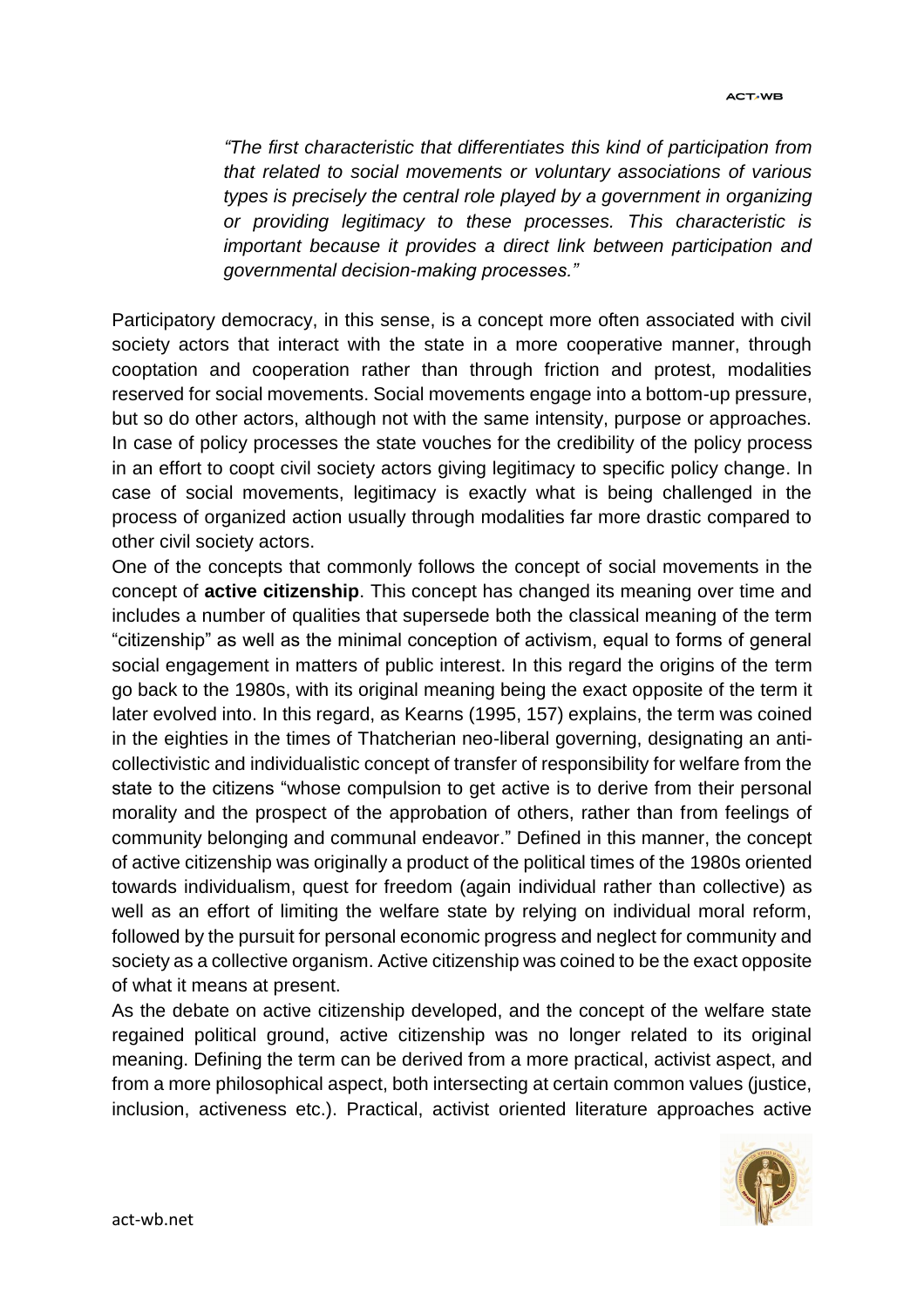citizenship more from the perspective of an acquired skill of the democratic citizen, seen as a prerequisite for participatory and deliberative democracy. In this sense active citizenship is both an equilibrium between rights and responsibilities of the democratic citizen as well as a "form of literacy (…) acquiring knowledge and understanding so as to make informed judgements and having the skill and courage to respond in the appropriate way, individually or collectively" (European Economic and Social Committee 2012, 7). Additionally, it is a concept that cannot be limited to participating in institutions of the system i.e. it is "more than participating in representative democratic structures (…) or involvement in formal volunteering (…) active citizenship also means involvement in participative democracy, namely that people are involved in developing policies that directly affect them" (Irish Traveler Movement 2006, 3). This concept of active citizenship is furthermore "underpinned by a set of fundamental values that includes respect for the rule of law, democracy, justice, tolerance and open-mindedness, and regard for the rights and freedoms of others" (European Economic and Social Committee 2012, 7). The concept of active citizenship outgrows the formal engagement of citizens in democratic institutions and places their proactiveness in shaping the policy field based on acquired information and knowledge followed by a constantly present readiness to engage in matters related to the common good of society. This definition, however, lacks the element of friction between social movements and the state, and directs the debate towards other civil society actors prone to cooptation and cooperation. Thus, the concept of active citizenship needs a broader elaboration, so one could effectively see the connection between active citizenship and social movements.

Larsen (2001, 81) goes a step further giving active citizenship the quality of a redistributive mechanism of social welfare. This understanding relates active citizenship to "the relocating of obligations and responsibilities to the community level" followed by a refreshed communitarian approach (as in contrast to the increasing individualization of society) as well as "co-operation and a division of labor between private, public and volunteer actors and organizations regarding the production and delivery of welfare services". In this case, active citizenship is defined in terms that directly defy its original meaning, which is however insufficient to establish a direct relation between social movements and active citizenship, unless social redistribution is being achieved through means that surpass dialogue and cooperation between civil society actors and the state.

One of the most prominent authors in the field of active citizenship, Engin F. Isin, approaches the problematics of active citizenship from a broader, philosophical perspective. His definition of the concept of active citizenship distances the term from its formal aspects of citizenship as a legal status or a relation between the state and the individual. In this sense Isin and Nielsen (2008, 2) stress that "what is important about citizenship is not only that it is a legal status but that it involves practices – social,

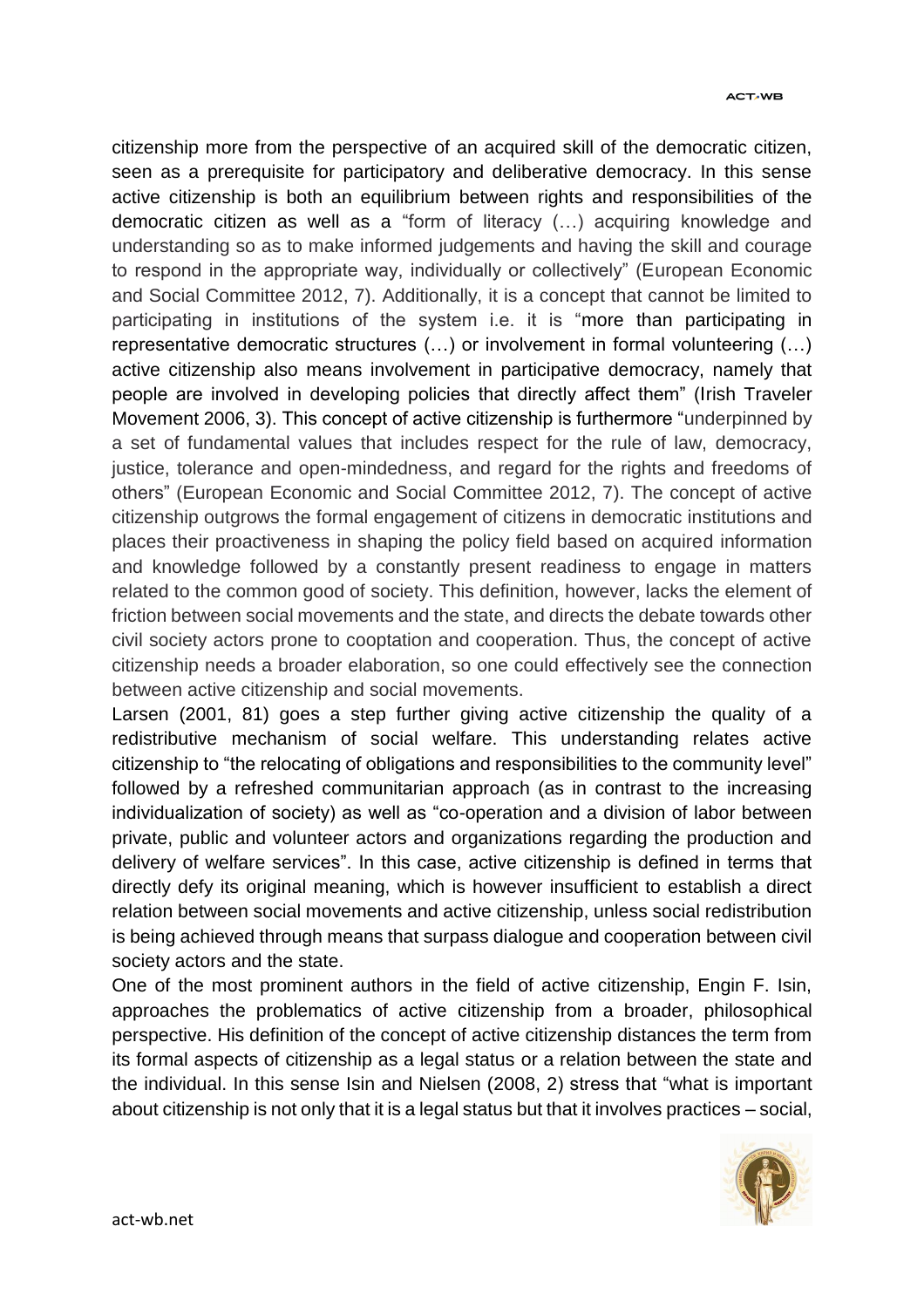political, cultural and symbolic (…) formal citizenship is differentiated from substantive citizenship and the latter is seen as the condition of the possibility of the former." The accent here is not merely on the individual's formal belonging to a community defined by an act of legal regulation, but more to a proactive and activist community of citizens, which by no means limit themselves in their "repertoires of contention" (Haunns 2007, 157).

Moreover, Isin (2009, 381-382) proposes, in essence, three prerequisites when researching acts of citizenship meaning the following:

- 1. the first principle of investigating acts of citizenship is to interpret them through their grounds and consequences, which includes subjects becoming activist citizens through scenes created<sup>1</sup>;
- 2. The second principle of theorizing acts of citizenship recognizes that acts produce actors that become answerable to justice against injustice;
- 3. The third principle of theorizing acts is to recognize that acts of citizenship do not need to be founded in law or enacted in the name of the law.

These three fundamental principles of active citizenship proposed by  $\textsf{Isin}^2$ , completely change the understanding of the term in a direction that has far more social outreach and expands the possibilities for social action in times when injustice cannot be resolved through legal means, or there is no political will for such a resolution. Legal regulation in many societal spheres is either insufficient or even biased in favor of specific social groups, thus the need for broader social action is implied as a necessity. This specifically means that "active citizenship is about being willing to contribute to social action as well as to political debate, to be willing to get involved" (Scheithauer 2016, 19) which speaks on behalf of an ideological and proactive carrier of such social action and involvement. This is the link between active citizenship and social movements whereas it is exactly the role of social movements to promote and strive

<sup>2</sup> Glover proposes three dimensions of active citizenship (see in Scheithauer 2016, 19): "ethical citizenship, integrative citizenship, and educative citizenship. Ethical citizenship understands active participation in a collective strive towards the public good as an essential feature of citizenship. The personal sacrifices that are made aid some public benefit and are hence ultimately also enjoyed by the person who sacrifices. Integrative citizenship needs engagement in a wide sphere of participation that can go beyond formal political practices and institutions. The concept involves the belief that every individual plays an assortment of roles, and that this form of citizenship enables the individual to integrate their various roles, and to immerse themselves into the community, hence causing them to have a greater appreciation of the collective. In addition, this stance holds that one needs an understanding of the personal interests of members of the wider community as well if they are to truly act as members of the public, and hence, the democratic activity that is associated with citizenship aids such an understanding as well. However, educative citizenship (Dagger, 1997) refers to the process that develops a moral, practical, and intellectual sense of self in individuals when they practice their citizenship."



 $\overline{a}$ <sup>1</sup> Here Isin (2009, 381) even proposes to replace the term 'active citizens' with 'activist citizens' whereas "activist citizens engage in writing scripts and creating the scene, active citizens follow scripts and participate in scenes that are already created. While activist citizens are creative, active citizens are not."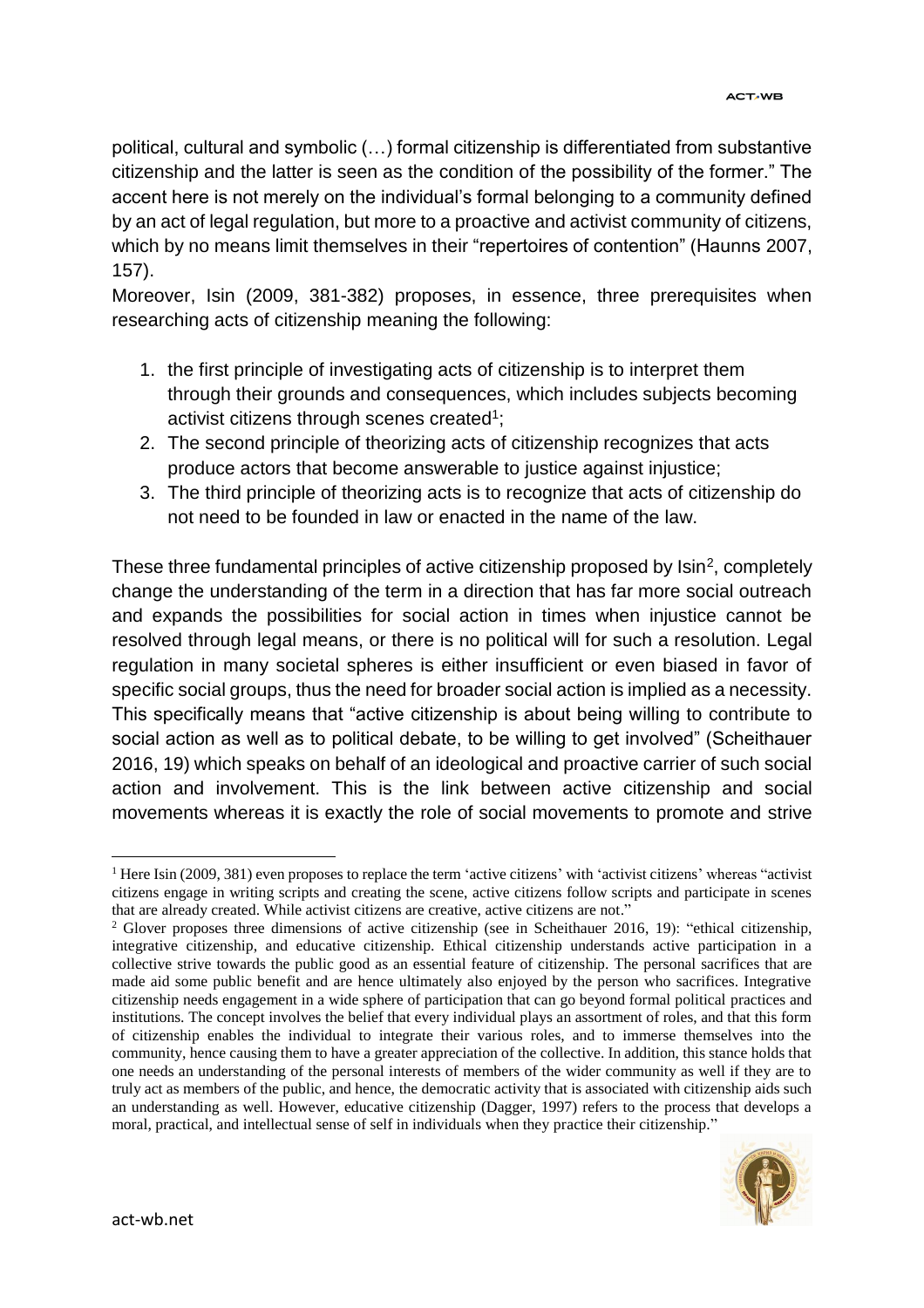at efforts resulting in social change, based on their understanding of what is just and what is not, very often devoid of legal limits. Social movements, being organized and having a common internal denominator in the face of specific social challenges, are the fundamental *modus operandi* in the efforts for achieving change in times when societies might experience idiosyncratic democratic deficits or plain authoritarianism. In such cases, social movements can be a powerful democratizing agent, a possibility often neglected on account of political elites.

#### **Social movements and democratization**

Both strands of literature focusing on democratization and social movements have been surprisingly neglecting the link between activism of societal actors and democratic change. Most of the seminal literature on democratization has emphasized the role of elites in the processes of democratic transition (O'Donnel and Schmitter 1986, Przeworski 1991), paying little attention on the role of popular organizations (Bermeo 1997). In a similar vein, the literature on social movements for a long time has been predominantly tied to inquiries within the realm of the well-established democratic regimes in Western Europe and North America (Rossi and della Porta 2009). However, the processes of post-communist transition that emerged at the end of the 20<sup>th</sup> century have triggered a growing academic interest on the role of civil society actors and social movements in toppling authoritarian regimes and assisting the processes of democratic consolidation. Societal push for change is considered to be of major importance for a successful democratic transition, as "both civil society organizations and social movement organizations possess agency that is important for advancing democracy in a country", the former providing a channel for participation and monitoring of policies and the latter being crucial for confronting authoritarian rule (Noutcheva 2016, 695). In this sense, Linz and Stepan (1996) have pinpointed civil society as one of the five arenas that are necessary for successful democratic transition and consolidation. The emerging global civil society has also been advocated as a powerful democratizing agent (Kaldor 2003, Keane 2003, Kaldor et al. 2012). On the other hand, it has been argued that the mobilizing force of social movements has played an important role in the outcomes of the 1989 revolutions in Central and Eastern Europe and the Arab spring revolutions in 2011(della Porta 2014a). Similar examples can be traced in the postcommunist contexts of the Western Balkans and the former Soviet space, from the Serbian revolution in 2000, through the various 'color revolutions' such as the 2003 'rose revolution' in Georgia, the 2005 'orange revolution' in Ukraine, the 2005 'tulip revolution' in Kyrgistan, up to the 2014 'Euromaidan' revolution in the Ukraine and the 'colorful revolution' in Macedonia in

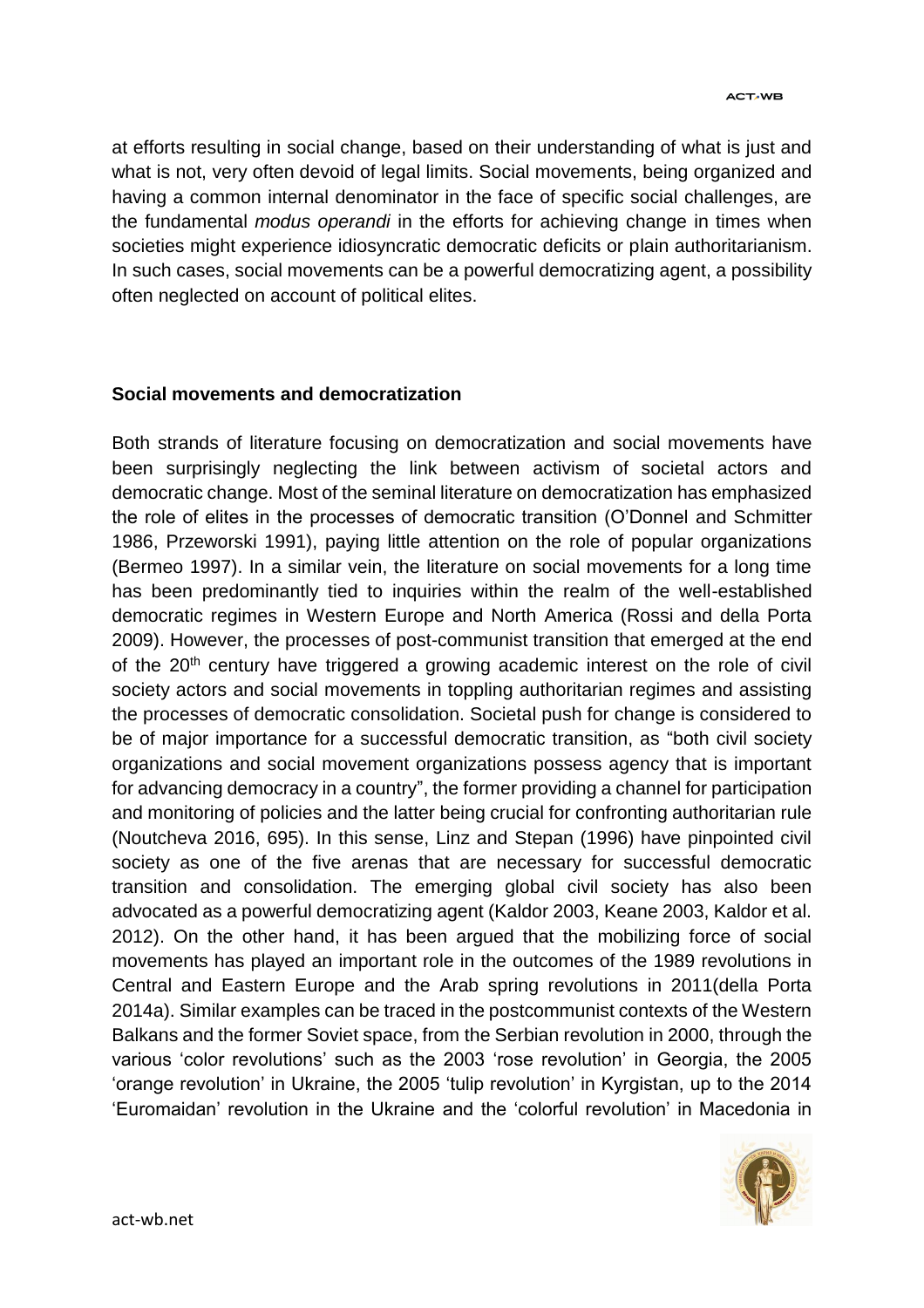2016. In this sense, the social movements literature has also emphasized the crossnational aspects of diffusion of pro-democracy societal mobilization and spillovers of protest experiences across countries (Steward 2009, della Porta and Mattoni 2014) Tilly provides an important argument on the correlation between social movements and democratization. His historical account of social movements detects a strong correspondence between democratization and social movements which is based on three causal factors: first, "the same processes that cause democratization also independently promote social movements", second, "democratization as such further encourages people to form social movements" and "third, under some conditions and in a more limited way social movements themselves promote democratization" (Tilly 2004, 131). Therefore, social movements provide agency for democratization when they are able to broaden and equalize the range of participants in public politics, limit the proliferation of categorical inequalities into public politics and provide integration of previously divided networks into public politics (Tilly 2004, 143). Similarly, Rossi and della Porta (2009, 182) observe six enabling factors for democratization: a nonsyndical strike wave and/or a pro-democracy cycle of protest, increased political organization in urban areas, an actively engaged church (in Catholic countries), external pressure from human rights networks, division among the authoritarian elites on whether to continue to sustain the non-democratic regime and existence of prodemocratic elites that can absorb the demands for democracy coming from below.

However, there are important limitations to the effectiveness of these bottom-up approaches to democratization. Politicization and inconsistency of civil society actors and social movements, limited capacities for representation, accountability deficits as well as profound mismatches between grass root and elite conceptions of the role of civil society in the political system have

been pinpointed as significant barriers to the effectiveness of popular agency in democratic change (della Porta 2014a, 2014b). In this sense, while pro-democracy mobilization has been able to influence authoritarian elite change, in many cases of post-communist transition, the long-term democratization effects have been underwhelmed by stagnation or even regression of the processes of regime transformation. It is precisely this oscillating quality of democracy that brought about the revival of social movements in Southeast Europe.

### **The revival of social movements in Southeast Europe**

The debate on social movements in the last decade has been enriched with voluminous contributions from Southeast Europe, both in practice and theory. The political and social conditions in the countries of the Western Balkans, and more specifically in former Yugoslavia, have given birth to a plethora of social movements

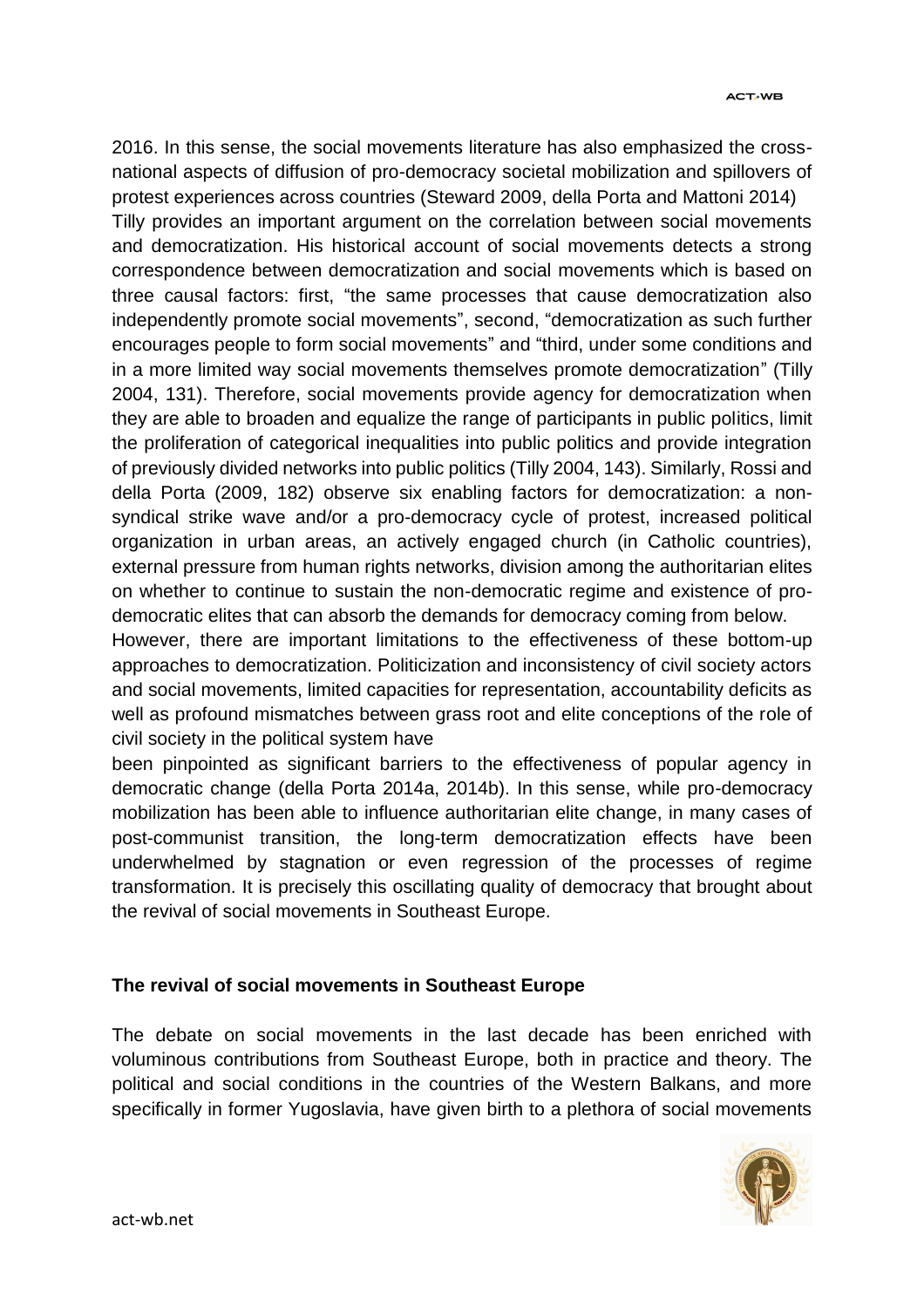that seem to mushroom in the volatile political ambient of the countries in the region. Some of the reasons for the appearance and the expansion of social movements are more obvious and stem from deeply enrooted democratic deficits of the societies in the region, while other social movements address more particular and specific grievances of individual societies.

The constant backsliding of democratic standards in the region (Nations in Transit, 2018; Wunsch, 2016) as well as the constant threat of state capture in almost all countries in former Yugoslavia (see Dzankic 2018, Bieber 2018, Pesic 2007) seem to be the fundamental provocation for the appearance of social movements. However, it is almost a rule that social movements in the region do not instantly expose themselves as massive nor they instantly become an umbrella under which different unsatisfied groups unite against a common adversary, predominantly in the face of local authoritarian regimes. On the contrary, most of the social movements find their origin in very particular issues and gradually "snowball" to massiveness as popular dissatisfaction grows.

The initial moment for organized social actions and initial appearance of social movements can vary. In some cases, such as Serbia, Croatia or Macedonia the motivating agent can be commodification of public spaces ('Ne davimo Beograd' in Belgrade, 'Pravo na grad' in Zagreb or 'Prva Arhibrigada' in Skopje) where the protest is aimed at specific state/city projects of arranging urban parts of the city (predominantly city centers) in a manner that is highly inappropriate aesthetically, economically or even in terms of a symbolic or historical content (Vangeli, 2011). Dolenec and associates (2017) designate this abrupt transformation of urban parts of the city as "neoliberal urbanism" indicating that the struggle for the city overpasses the framework of the urban locus in which social conflict occurs while "it encapsulates larger processes of economic and political change" (ibid, 1). Such a manner of commodification can have exclusively economic origins but can also aim at "hegemonic representations" (Muhic and Takovski, 2014) of national myths and historic content, and has a deeply divisive political potential. Nevertheless, in all mentioned cases, popular dissatisfaction occurs as commodification attempts intensify whereas social movements answer in a manner of "anti-instrumentalism" (Matkovic and Ivkovic 2018, 2) meaning opposing neo-liberal logic of urbanization through commodification of public spaces. These movements later reveal themselves as the embryo of the equivalential chains of unfulfilled demands (Laclau 2005, 74) which later form new chains just to grow to full scale anti-authoritarian revolutions such as the 'Colorful revolution' in Macedonia or the 'One in five million' movement in Serbia.

In other cases, societal grievances have a completely different origin. Failed (or better failing) states in the region frequently fail to satisfy sometimes even the basic needs of their citizens which creates dissatisfaction that can be a combination of social disenfranchisement followed by constant ethnic capture, as in the case of Bosnia and

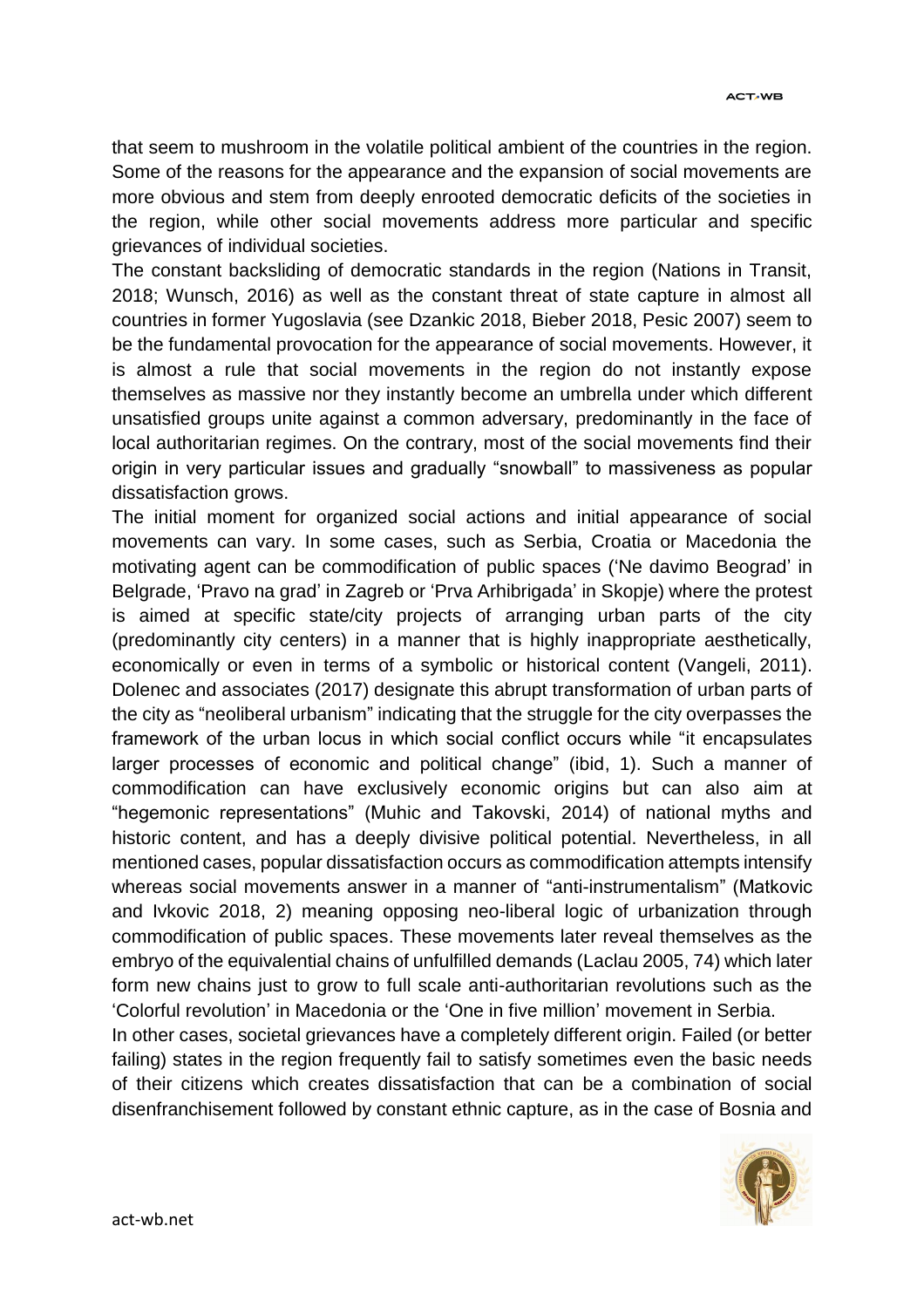Herzegovina. As Mujkic (2016) argues, ethno-nationalist elites in Bosnia and Herzegovina in both 2013 and 2014 were not just forced to combat social dissatisfaction with problems such as social identification numbers or corrupt privatization but were also forced to regain their position of ethnic entrepreneurs challenging their class position as well as "the rarely questioned ethno-nationalist ideological hegemony" (ibid, 1) they constantly benefit from. The protests in Bosnia and Herzegovina in 2013 (problems with social identification numbers) and 2014 (false privatization of companies in Tuzla resulting in firing workers), as well as the newest set of protest in Banja Luka directed against the unresolved murder of David Dragicevic ('Justice for David') seriously endanger the deeply rooted positions of ethnic elites in Bosnian society and cause cross-cutting solidarity, on the border of a global social but also anti-ethnic revolution, still successfully kept under control by ethnic entrepreneurs on all three sides.

In a similar fashion, but devoid of any ethnic burden, the protests in Slovenia in 2012- 2013 had an exclusively social component having "an anti-establishment orientation, with the movements made up of diverse groups of individuals, indignant that the political and economic elites have been unable to provide decent living standards following the 2008 financial crisis" (Toplisek and Thomassen 2017, 1384). These protests resemble the movement of the *Indignados* in Spain and the anti-austerity movement in Greece addressing exclusively social dissatisfaction but causing visible ruptures in the political tissue of the specific states where such movements appeared. Regardless of the reasons for their revival in the region, social movements use a more or less predictable set of instruments in their actions. Protests, blockades, public mock events, live performances or even throwing paint at state institutions are a number of methods that repeat, more or less throughout the region. The questions arise: can social movements innovate? Is democratic innovation compatible with social movements? What does the concept mean in its essence? What modalities of democratic innovation have proven successful? Can democratic innovation be reconciled with the concept of social movements?

#### **Theoretical approaches to democratic innovation**

In contrast to the elitist theories of democracy (Schumpeter 1976) that have dominated the academic debate in the second half of the  $20<sup>th</sup>$  century, theories of participatory democracy (Pateman 1970) that have started to develop since the 1970s have stressed the importance of wider citizen participation in modern democracies. These theories on participatory and deliberative democracy, including ones on social capital, claim that participation gives citizens a more direct 'say', giving individuals and minorities a voice, it encourages civic skills and civic virtues, leads to rational decisions

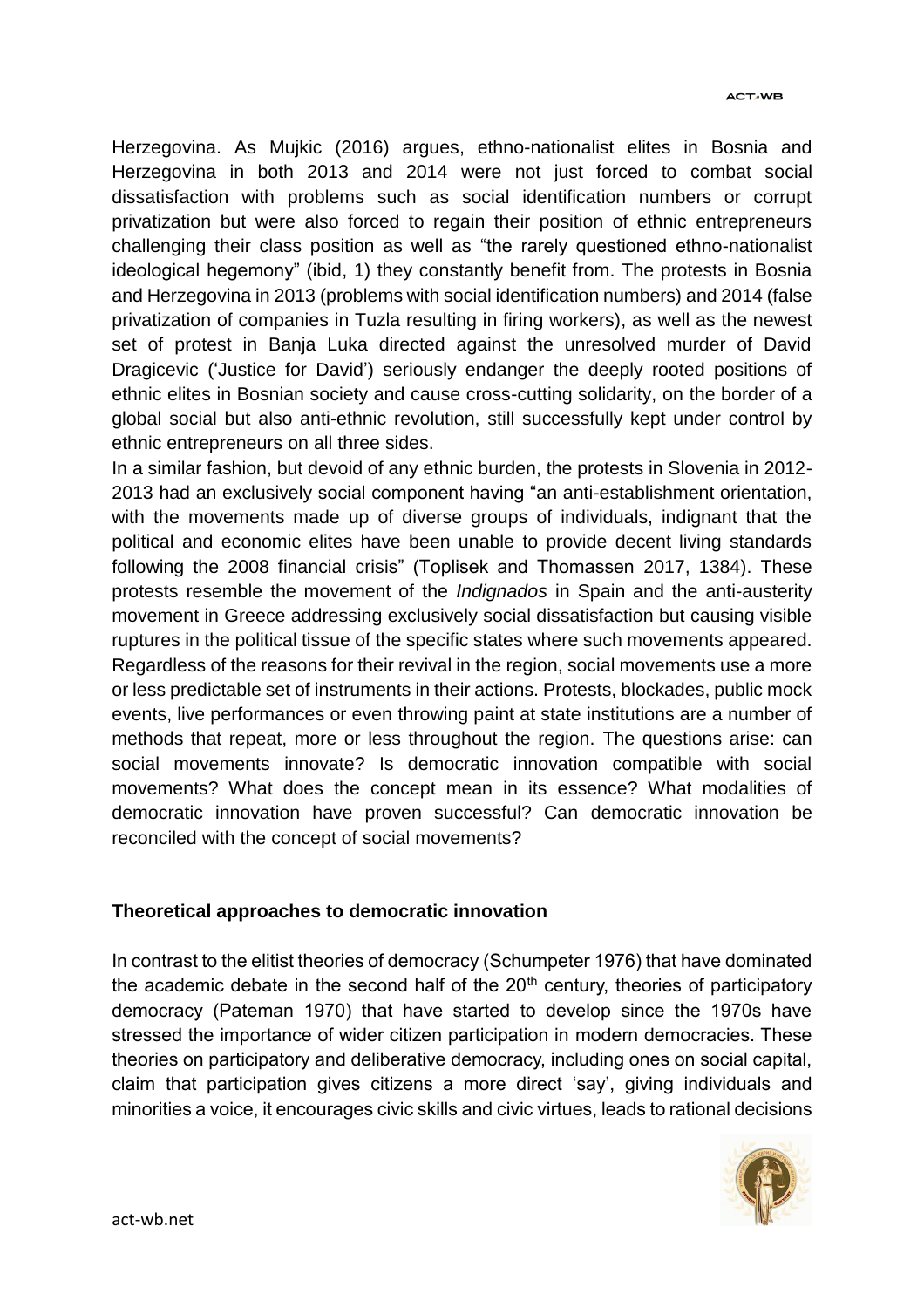based on public reasoning, increasing support for the process and the outcomes (Michels 2011, 276). They advocate an inclusive approach that seeks mechanisms that will provide platforms of representation of diverse and often marginalised groups (Young 1990, 2000). Authors have even argued for empowerment of the excluded groups to challenge the existing institutions (Blaug 2002, 107)

Citizen participation can take many different forms that often go beyond the mainstream institutional setups that are common in democratic polities. Following the emergence of a plethora of divergent and creative participative mechanisms around the world, the literature on democracy has coined the term 'democratic innovations' which denote "institutions that have been specifically designed to increase and deepen citizen participation in the political decision-making process", which engage with citizens directly and are formaly institutionalised at a local, national or transnational level (Smith 2009, 1).

Citizen involvement outside the electoral process may take various forms depending on whether citizens are approached as individuals and asked for opinions or votes, or collectively as a group. Combining these two criteria, four types of democratic innovation can be distinguished: referendums, participatory policy making, deliberative surveys, and deliberative forums (Michels 2011, 279-280).

Similar types of participation are often described with different concepts. For example, what is considered participatory policymaking can also be referred to as interactive policymaking or governance, citizen governance, or citizen participation in decision making. Deliberative surveys are also referred to as deliberative polls. Deliberative forums can include citizens' juries, citizens' conferences and dialogues, consensus conferences, and planning cells. Comparative research has shown that referendums and participatory policymaking have more impact on decisions compared to deliberative surveys and forums (Michels 2011, 281). The former provides instant results and engages more people, while the latter arises the share of opinions and exchange of arguments but takes longer and includes fewer people. The argument of 'participatory democrats' that participation gives citizens a say in decision-making appears to be accurate in the case of referendums and participatory policymaking. Likewise, the emphasis on public reasoning by 'deliberative democrats' applies more frequently on deliberative surveys and forums (Michels 2011, 290).

Constitutional deliberative democracy is a term very often referred to all cases which have the aim to involve the general public in the deliberation. It is based on inclusiveness as a principle that should motivate the presence and the voice of marginalised social groups, helping to create a mechanism for their effective recognition and representation. In addition, Fung and Wright (2001) introduced the concept of Empowered Deliberative Democracy which favours democratic experiments of participation based on "(1) a focus on specific, tangible problems, (2) involvement of ordinary people affected by these problems and officials close to them,

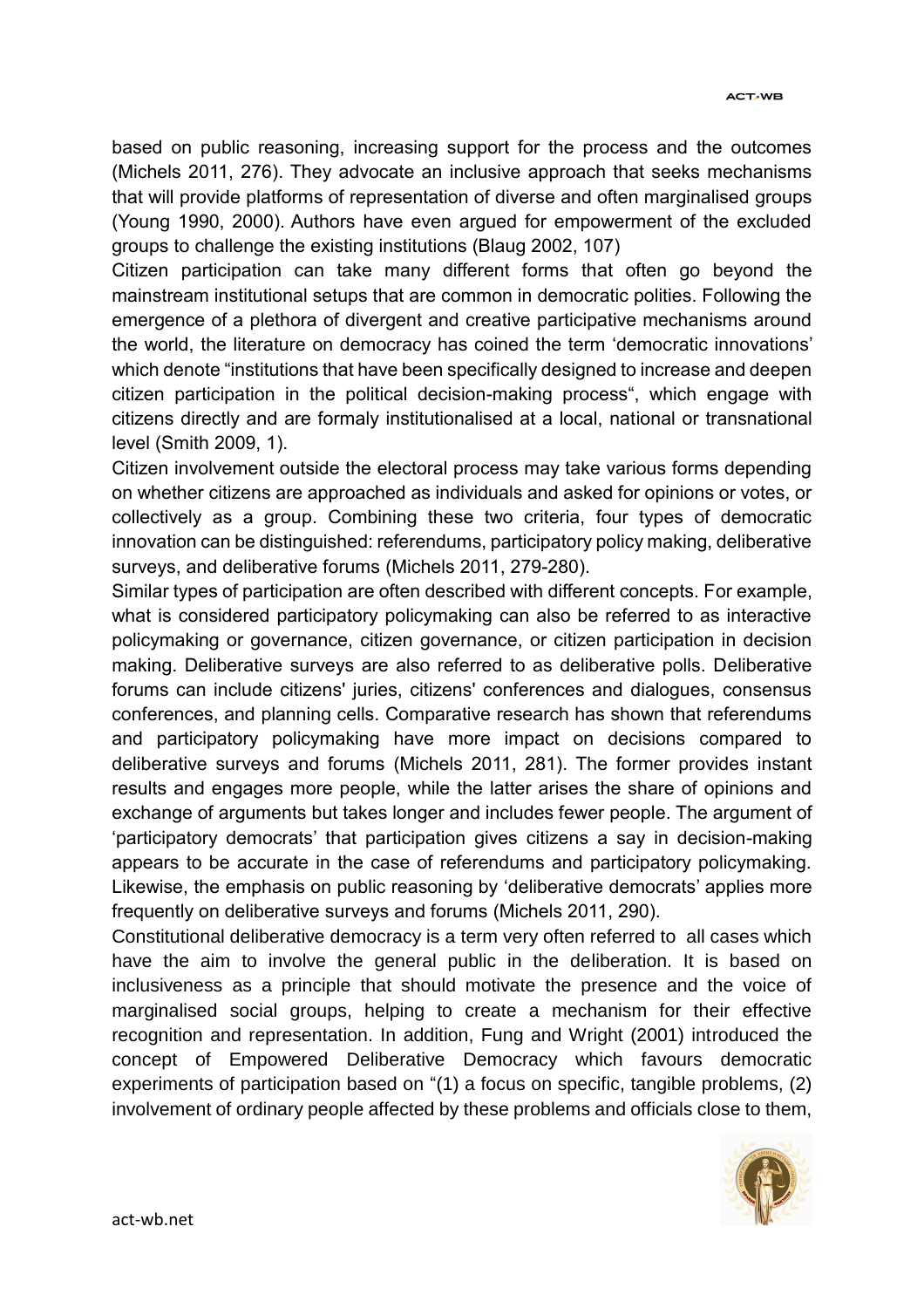and (3) the deliberative development of solutions to these problems" (Fung and Wright 2001, 17). According to the authors, such types of deliberative democracy enhance the practice of practical orientation, bottom-up participation and deliberative solution generation.

The actual involvement of citizens, how they transform public service, and how they are themselves transformed by the service is another aspect that affects democratic innovations. Such involvement of citizens allows the public sector to deliver services differently, at the same time, incorporating them into the institutionalised system of provision. This also calls attention to differences between co-production, comanagement and co-governance regarding citizen participation (Pestoff and Brandsen 2008, 496).

Bovaird defines the process of co-production (also see Whitaker 1980; Percy 1984; Alford 1998; Needham 2006, 2008) as a "provision of services through regular, longterm relationships between professionalised service providers and service users or other members of the community, where all parties make substantial resource contributions" (Bovaird 2007, 5). This is also highlighted by Pestoff, who emphasises the essence of reciprocity between the service and the citizen (Pestoff and Brandsen 2008). The process of co-production, in Bovaird's words, not only involves the connection between a provider and a set of users, but it specifically appears when this relationship is supported by community activists and professional staff (Bovaird 2007, 5). Bovairds uses as an example the Participatory Budgeting (PB) in Porto Alegre, Brazil, project widely used in the literature as a model of engaging citizens in the policy-making process. For Alford, clients, volunteers and citizens are the three main actors who participate in this co-production process together with government organisations. The relationship of each one of these actors with the public institutions differs. Thus, Alford considers an "exchange" of the link between the client and the government organization, though a deeper one than just changing money for a received service: it is an exchange that calls "for new capacities and skills on the part of public organizations and their staff, but it also holds out the promise of better government" (Alford 2002, 51). To develop his arguments, Alford explores the academic legacy of Elinor Ostrom (see Ostrom et al. 1978), Parks et al. 1981, Ostrom 1996), who developed the concept of co-production at the end of the 1970s. Her work, in Alford's words, "offered a new way of understanding the roles of citizens and clients in the political economy, which bridged the gap between the market and the state" (Alford 2014, 313).

Exploring further into the concept of co-production, Bovaird identifies the main benefits and limitations of the process. In his opinion, one of the main pillars of the coproduction process is the relationship developed by both parties, professionals and users, where the two of them inevitably take risks and are somehow forced to trust each other. Another benefit is the role played by leaders of community groups, who

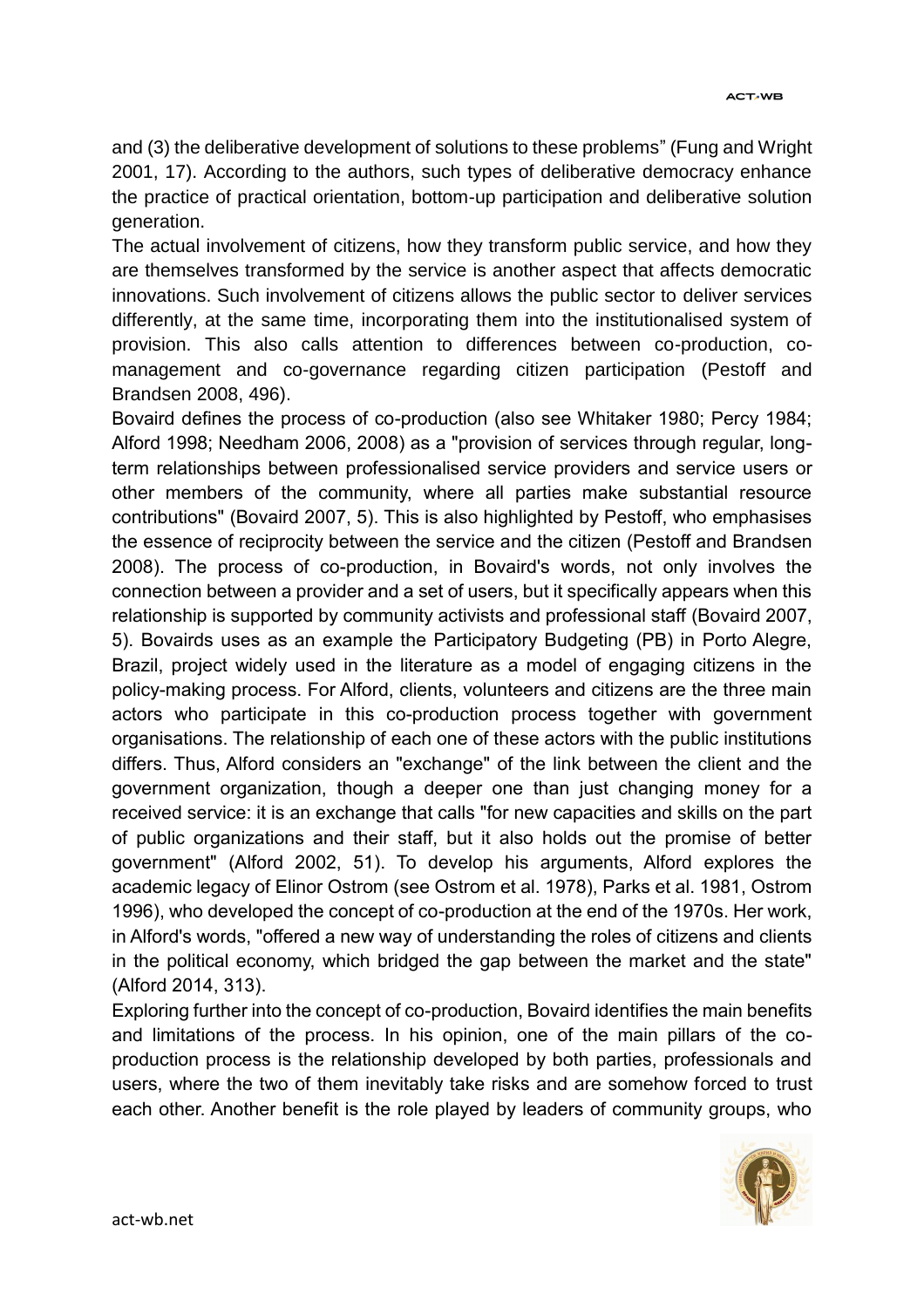often mediate between public organisations and individual co-producers, using this position to amplify the views of the latter. On the other hand, however, Bovaird considers that the relationship created among these actors could reduce public accountability by "blurring boundaries between the roles of public, private and voluntary sectors." (Bovaird 2007, 17).

Another extansivelly explored concept in the literature is that of deliberation in the decision-making process. For authors like Bobbio, deliberation changes depending on the several entry positions of the participants in the process. He highlights different features "depending on whether the dialogue comes about among insiders (experts, politicians, bureaucrats, stakeholders, representatives of interest groups) or among lay citizens" (Bobbio 2010, 3). He concludes that although politicians, militants, and activists are not so willing to be helped, the support for the decision-making process is "absolutely necessary". The author recognises that "not all deliberative processes are equally capable of guiding participants towards a constructive and not manipulated dialogue" and that the best configuration "is that in which participants have a good understanding of the issue but are willing to suspend their judgment" (Bobbio 2010, 7). He summarises his arguments by underlining the inevitability of negotiation and co-operation processes between citizens and administrations.

The phenomenon of the 'minipublics' (small groups of citizens carefully chosen according to different criteria to represent several viewpoints in order to deliberate on a given topic) serves Reuchamps and Suiter to explore the changes in deliberative democracy that have made countries such as Iceland and Ireland reform their constitutions towards a more deliberative democracy. The authors take many other empirical cases to draw a broader tendency of a "constitutional turn" in deliberative democracy in Europe. The scholars agree on several features shared among all the deliberative democracy experiments conducted in Europe: "they are based on some form of deliberation among samples of citizens; they aim to foster positive and constructive thinking about solutions (they are not simply protesting movements); they seek genuine debate about policy content; they seek solutions beyond adversarial politics, and they seek to identify common ground" (Reuchamps and Suiter 2016, 2).

Some other authors like Michels and De Graaf insist specifically on the role of citizens in participatory processes. The authors defend the idea of integrating the citizens in the process at an early stage to increase the support and legitimacy of the policies. Michels and De Graaf take as an example one of the instruments of citizen participation in the Dutch town of Eindhoven: the digipanel, "a citizens' panel on the internet, which allows a permanent group of citizens to be regularly consulted on different policy issues" (Michels and De Graaf, 481-482).

Admitting the pressures that public administrations face from a more demanding public, Bradwell and Marr take a look over the tensions created among the different actors of the new trends in the policy-making process (administrations and citizens,

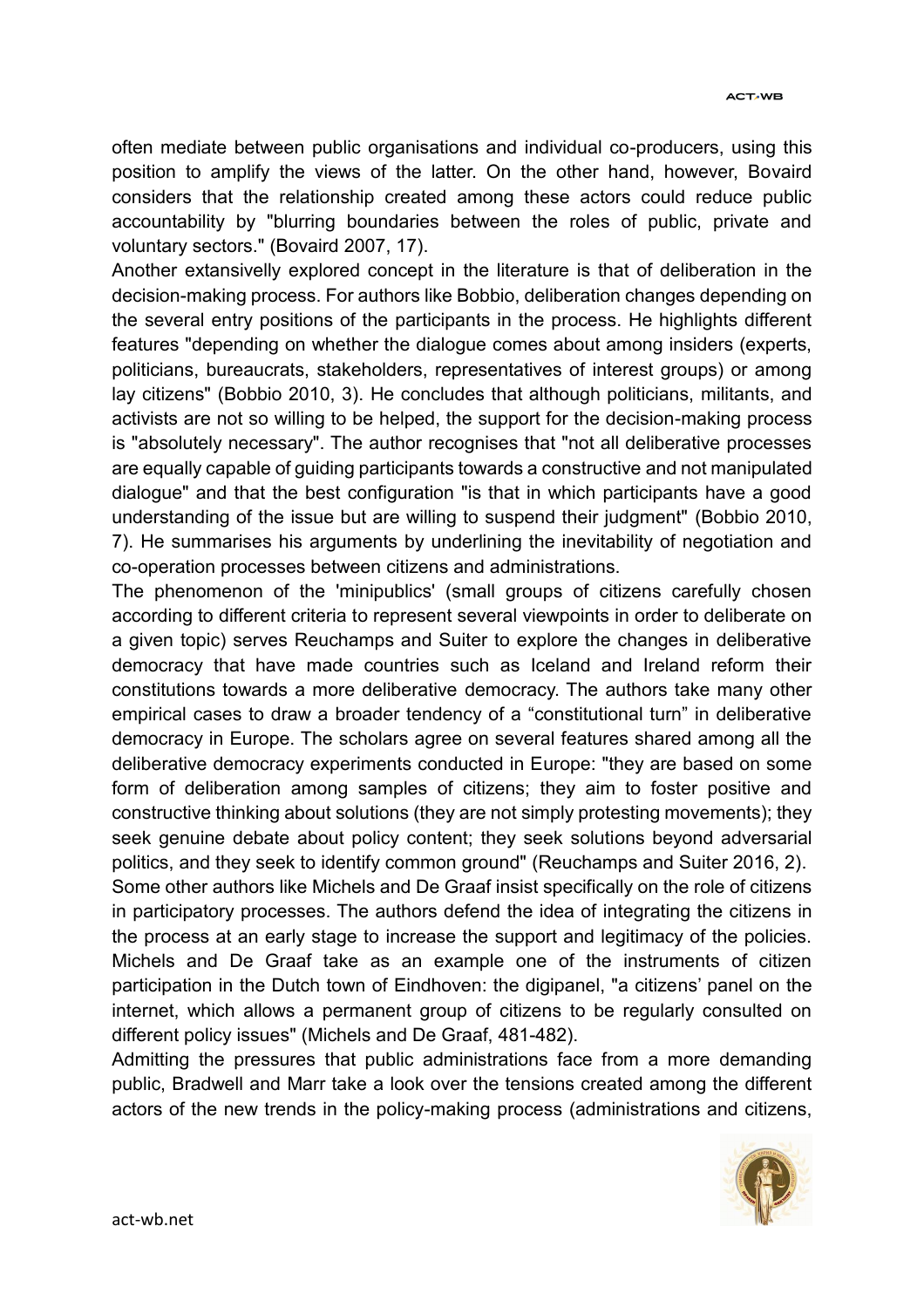mostly): "between top-down strategy and bottom-up aspirations; between the demands of large-scale services and smaller, localised solutions; and between the new ideas and problems posed by users and the legacy of traditional service delivery" (Bradwell and Marr 2008, 45). By conducting a survey, both scholars come to the conclusion that we should go beyond "the language and constraints" of the process but also recognising the variation by sectors and territories of the deliberative processes (Bradwell and Marr 2008, 45).

#### **Methodological considerations**

Two issues relating to the design of stakeholder dialogue need elaboration, as they are critical for the methodological implications of constructive conflict. The first issue concerns learning as the aim of stakeholder dialogue; the second issue concerns procedures for stakeholder selection that are congruent with the nature of sustainability issues (Cuppen 2011, 25). Stakeholder dialogue aims to learn through constructive conflict about the properties of the concept of "diversity", in order to identify it. "Variety" refers to the number of categories into which the elements can be divided. "Balance" refers to how the elements are distributed among the categories. "Disparity" refers to the degree and nature to which the categories themselves are different from each other." (Cuppen 2011, 28). As an example, the "Biomass Dialogue" aimed to develop ideas about sustainable biomass chains for the Netherlands and to identify what is needed in order to realise these chains. (Cuppen E. 2012, 33). "Elaborating on constructive conflict as a central design issue for stakeholder dialogue on wicked problems, we observe a need for (both theoretical and empirical) research on methods to support the design of stakeholder dialogue. Especially stakeholder selection procedures that are based on the empirical identification of diversity of perspectives require more attention" (Cuppen E. 2012, 40).

Although the importance of the first phases of a dialogue (identification of perspectives and stakeholder selection) are vital, that hardly touches upon the phase of synthesis of a dialogue. Sometimes it is relevant (or tempting) to evaluate the quality of dialogue by its outcomes (such as the usefulness of results, the agreement on courses of action and the uptake in actual policymaking). However, significant errors can ensue from a strong focus on outcomes as it may mean neglect of input to the dialogue. The 'wicked' character of the problems under consideration and the subsequent aim of problem structuring legitimate a strong focus on input to the dialogue, i.e. bottom-up identification of perspectives and stakeholder selection. Obviously, as a next step, synthesis is an integral part of a dialogue that needs attention as well. Further empirical research can shed light on how synthesis can be attained in a dialogue where diversity is at the core (Cuppen 2012, 41).

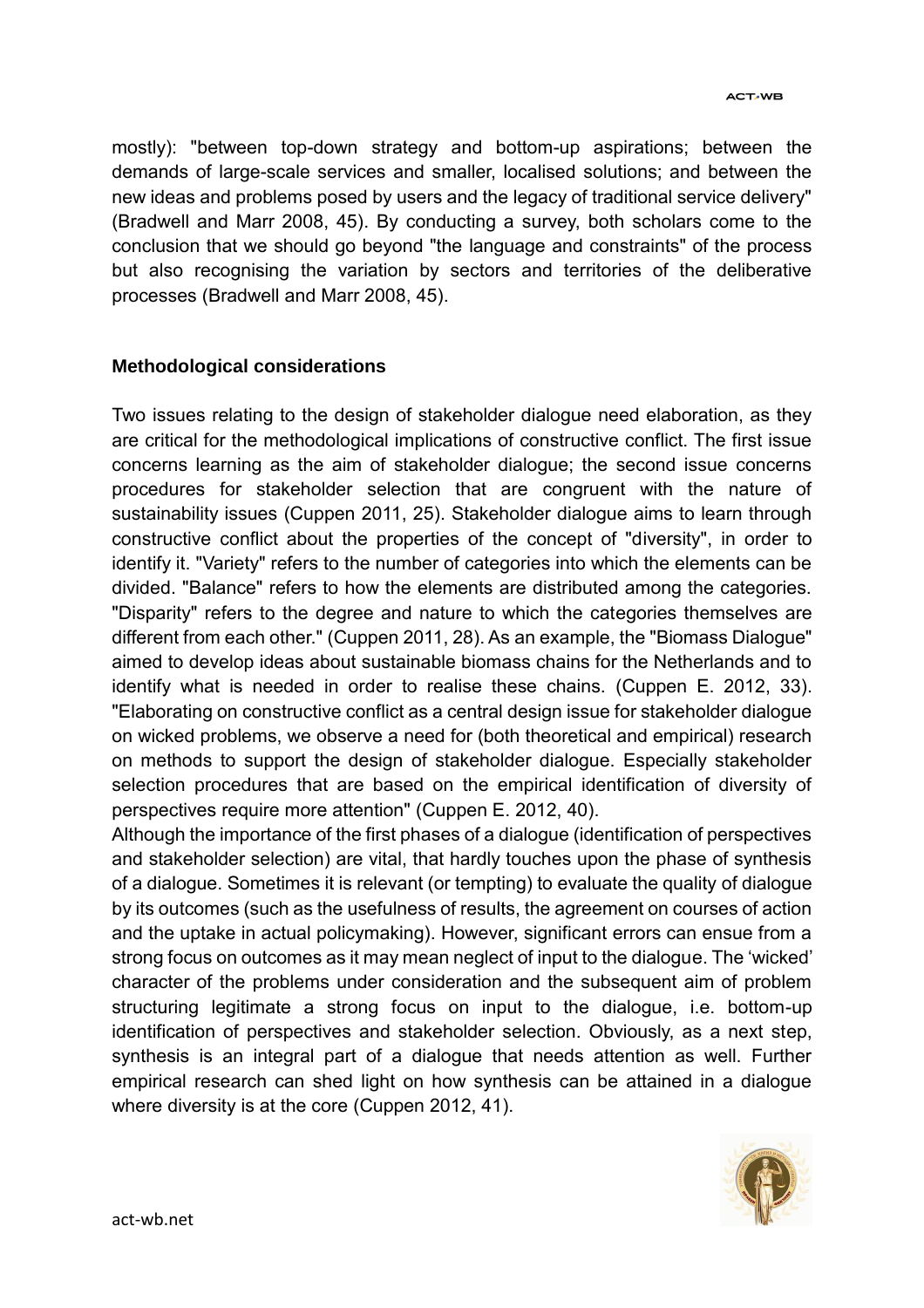#### **ACT.WB**

The intense focus on the outcome might neglect input or *vice versa,* leading to the question does it take "two to tango"? (Osborne and Strokosch 2013). Understanding the principles of co-production of public services can be done by integrating the services management and public administration perspectives. Co-production of public services is the opposite of producing an actual good that is the final product of a process. Production and consumption in such a case are two separate processes, but when it comes to the production of public service both occur at the same time. Democratic innovations are influenced by co-production based on the input and output game. It is not the provision of a standardised and pre-packaged product, but rather a value-based interaction. In reality, such elements are more of a continuum than a steady state. Services such as residential care and education are instances where the co-production is high, because consumption and production take place both at the same point in time and in the same place, with direct face-to-face contact (Osborne and Strokosch 2013, 11).

Implementation of democratic innovations is highly determined by an actual understanding of the process of introducing new habits. The main intentions of coproduction are user empowerment and participation. Both are long-time goals of public services, though with only limited achievement. User empowerment is challenged by the abilities of individuals to influence the outcome of public service experience. As such, it is best approached through the mode of consumer co-production (Osborne and Strokosch 2013, 38). Participation by users, on the other hand, is concerned with the role of the service user in taking part in the public service planning process, so that the public service system can address their needs more effectively in the future.

Participants in the execution or delivery of public service are as important as the policymaking that leads to solutions. How can deliberative mini-publics as innovation affect policies on controversial issues?

Structured deliberation 'takes place in ad hoc mini-publics involving lay citizens in structured discussions on a particular public decision, with the support of professional facilitators who design the processes and lead the discussions' (Ravazzi and Pomatto 2014, 1). The Genoa mini-public arena is one of the examples where the first meetings were open to all the residents, and the participants in the planning workshops were recruited through the "outreach" method. Indeed, the arena had its flaws, but it produced three key mechanisms:

- 1) giving space for expression to committees and associations, it favoured the legitimation of the process by activists usually hostile to the deliberative approach;
- 2) using the outreach method to include citizens during the process, it favoured the access of innovative ideas and the emergence of useful "bridge-proposals" to redefine the stakes and to stimulate the formulation of constructive solutions;

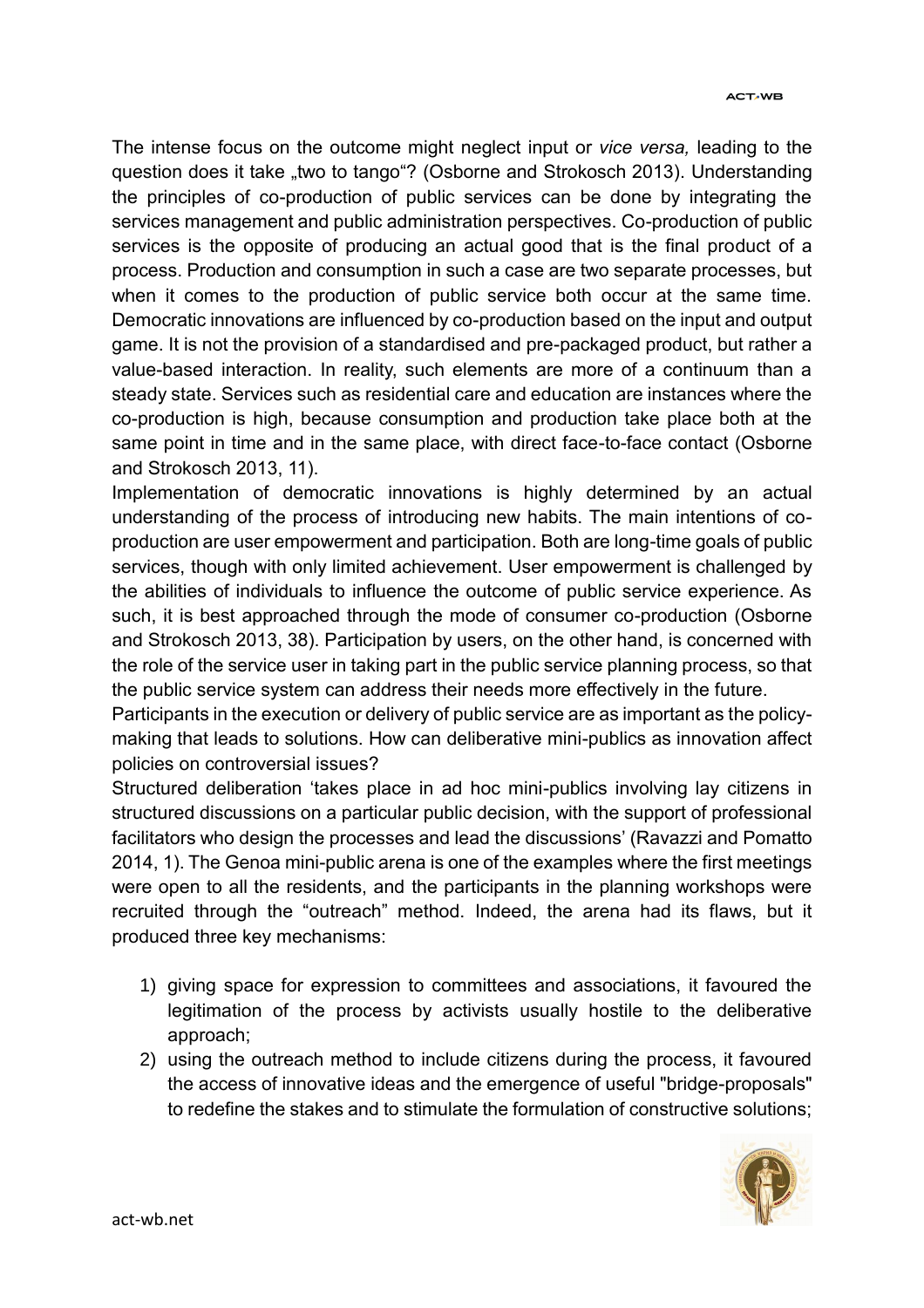3) making the potential for citizen mobilisation visible to the institutional authorities, it highlighted the costs (concerning the loss of consensus) of the missed consideration of the citizens' recommendations (Ravazzi and Pomatto 2014, 10).

To reduce the possibility of conflicts when sharing unpopular opinions with unknown people the need for facilitators when designing the deliberative mini public is crucial. However, when the issues are highly controversial, as in the case of land use policies, the pressures of the deliberative setting can collide with common cognitive dynamics. "When a conflict is developing, the actors tend to accentuate the common mechanism of categorisation, attributing negative prejudices, such as incompetence or opportunism to the people with opposed opinions" (Ravazzi and Pomatto 2014, 13). Since these types of mini-publics do not usually have the formal power to make the final decisions of the political authorities binding, understanding how they could improve their capacity to influence policy decisions becomes a crucial matter. The empirical studies that have so far addressed this issue have shown that some factors are relevant in specific cases of participatory and deliberative processes: the existence of an active civil society interested in the topic, a clear commitment by the institutional authorities who are responsible for the final decisions, and a proper timing of the minipublic, when several options are still available in the decisional process (Ravazzi and Pomatto 2014, 16).

### **Empirical findings**

The Belgian experience with a citizens' summit involving a large number of people inspired many groups of citizens and politicians in the Netherlands to organise a similar type of event. Although the designs of the G1000s differ, they do share a number of features common to all mini-publics. Mini-publics are, first and foremost, characterised by the realisation of structured deliberation, enabled by independent facilitation (Reuchamps and Suiter 2016, 1-2). They are designed with the aim of being deliberative, which means that the focus is on following the ideal deliberative procedures; opinion formation and the exchange of arguments are more critical than decision-making. A second key element is the participation of a broadly inclusive and representative subgroup of an affected population. Except for the G1000 in Uden, sortition was used as the selection mechanism to obtain a diverse body of participants. Such experiences cannot be easily transferred elsewhere, as democratic innovations are context-based. With its complicated, and, arguably, not entirely completed democratic transition, as well as its strategic commitment to European Union (EU) accession, Serbia is an illustrative case, representative of similar (post-communist,

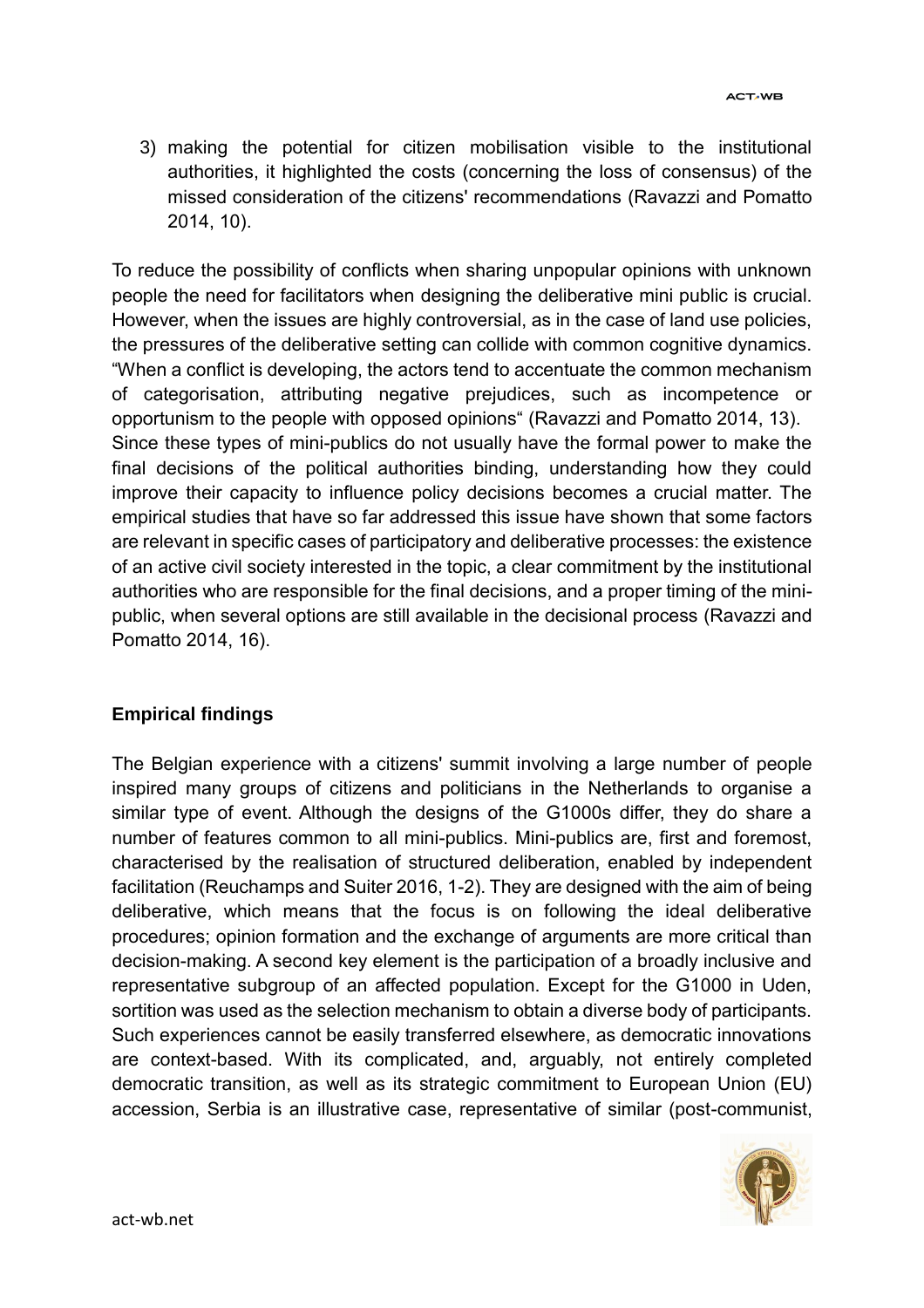non-EU) countries where democratic innovations are seen as another means to increase participation of the citizens and bring the democracy closer to EU standards (Damjanovic 2018, 2). As an example, building on a case in Serbia, the theoretical conceptualisation of the role of ICTs in democratic innovations was further hindered by at least three other factors. Firstly, the relations between ICTs and democracy are studied in different disciplines with almost no overlap (Damjanovic 2018, 3). The second is the burden of technological determinism, which dominated the first studies in the field, and has led to distinctly techno-optimistic and techno-pessimistic evaluations of the potential impact of ICTs on democracy. High expectations in the exploration of the concept have only recently been replaced by more temperate observations based on empirical studies. Finally, given the diversity of ways ICTs can be used to enhance democratic practices, it is difficult to identify the features that are common enough to constitute a discrete category of democratic innovations (Damjanovic 2018, 3).

Based on empirical results derived from different experiments, Alarcon and Font come up with different general conclusions on the deliberative and participative decisionmaking processes in Southern Europe. In this region, the authors argue, the bottomup promotion of these institutional practices is not typical since public institutions have directed most of these processes: "participatory experiences do not start from below: they are mostly commissioned by public authorities that maintain significant control over their development and that, in many cases, carry out these experiences by themselves, mostly using workers from the administrations" (Alarcón and Font 2014, 21). They also draw interesting conclusions regarding the sign of the political forces behind these processes, concluding that "the left is generating participatory mechanisms in municipalities where there is no prior institutionalisation to a greater degree than the right, which has tended more to maintain already existing instruments" (Alarcón and Font 2014, 10). The scholars underline the weakness of civil society in the region, which brings, however, a more powerful strength of participatory over the deliberative tradition.

Brownhill also draws some thoughts on participation models based on his case study: Cowley Road Matters (CRM), a plan in the Oxfordshire County Council for the renovations of roads which included in the process of deliberation a local organisation to consult the residents and a team of national consultants to design the road. The project shows that the initiative brings the results of "the uneasy coexistence of different modes of governance", highlighting the "tensions between the construction of categories of the public and the mobilisation around the complexity of diversity within society" (Brownill 2009, 373). Brownhill concludes that although participatory planning "remains elusive, a focus on the dynamics of governance can contribute to opening up the possibilities for participation while being aware of the limitations" (Brownill 2009, 373).

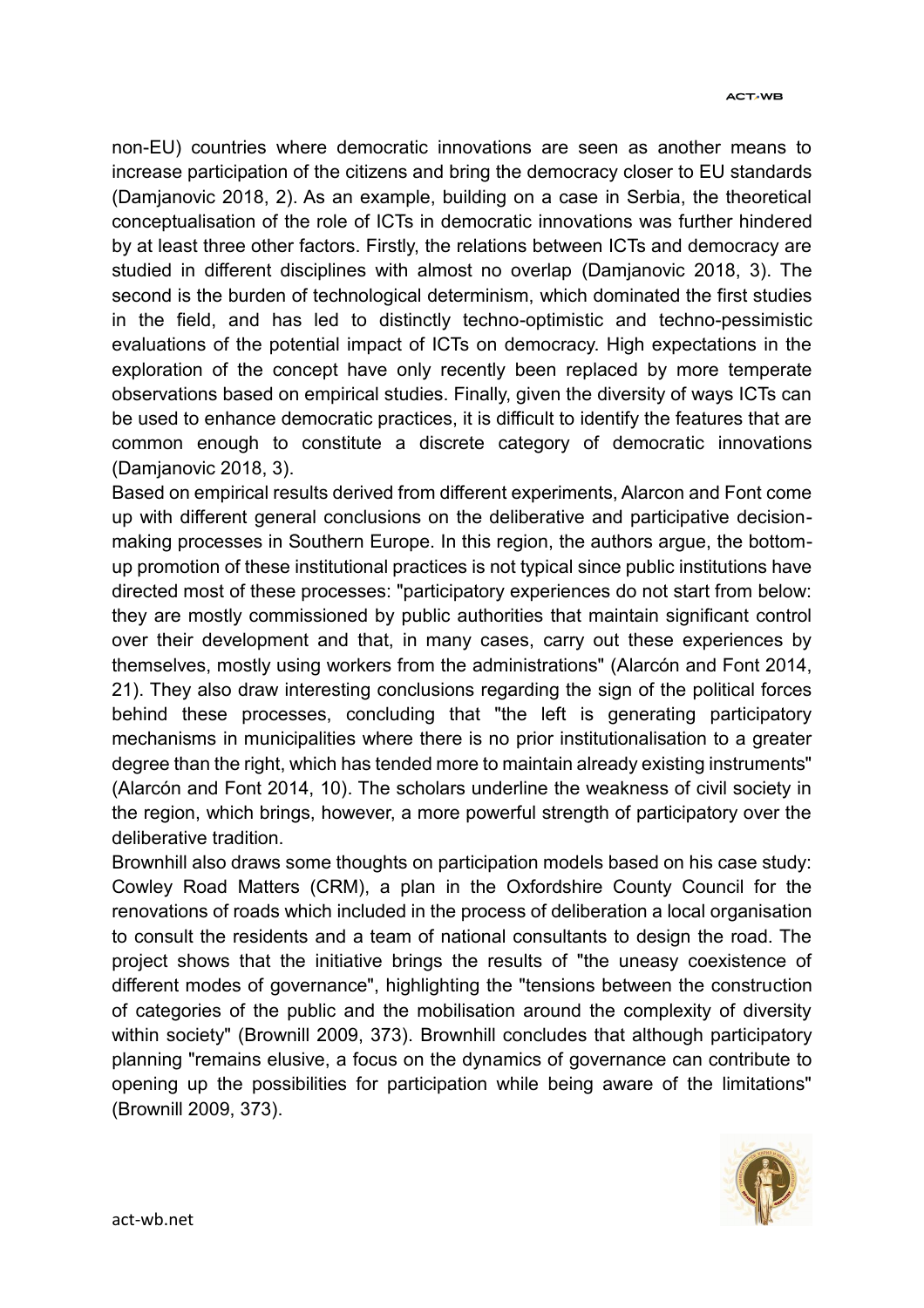Font and Blanco have researched the citizen juries in Spain, which consist "of a randomly selected group of people who decide on a given public policy after an exhaustive informative process" (Font and Blanco 2007, 561). After carrying out several interviews, both authors realised that most of the organisers and participants were satisfied with the results of the juries, but also recognised that had created excessively high expectations about them. Font also highlights the need for promoting new mechanisms like this in order to create political trust, but remarks that in order to do it, "these mechanisms need first to gain a wide degree of public acceptance and eliminate some of the problems that still generate reluctance" (Font and Blanco 2007, 584). The authors underline the exceptional nature of these mechanisms, which are "an isolated experience in a context with very limited opportunities for participation" (Font and Blanco 2007, 585). However, despite all these mechanisms found and analysed in many countries around the globe, we are still far from generalising these deliberative and participating processes in the EU. According to the 2013 Eurobarometer (Eurobarometer 2013) on the degree of engagement of the European citizens in participatory democracy, just an 18% of respondents had taken part in a public debate at a local or regional level, a figure which dropped to 4% and 1% in the cases of a national or EU level, respectively. On the other hand, nevertheless, some 34% of the respondents signed online petitions and 28% shared their concerns on public issues on social media (Eurobarometer 2013, 27).

Generally speaking, research has pointed towards several factors that can limit the success of democratic innovations. Most of the barriers are related to the design of the instruments for deliberation. In many cases there are structural problems with the representation of citizens, as most forums of citizen participation tend to be overrepresented by people that are wealthy, well-educated and already civically and politically engaged (Michels and de Graaf 2017). In this sense, criticism has been raised on weather citizens have the competence and skills for political judgements (Smith 2009) in addition to resource deficits that often severely limit the range and the quality of the respective democratic innovations (Smith 2005). Finally, external factors by definition play a crucial role, as in many cases the variation in the effectiveness of democratic innovations has been dependent on political commitment by state public authorities (Bierle and Konisky 2000; Abers 2000; Baiocchi 2005).

#### **Conclusion**

Both social movements and democratic innovations in modern societies emerge as a reaction to the deficits of representative democracy to provide a wider platform for inclusion of diversity of interests and values of common people. However, both phenomena at the same time operate on two divergent paths. While the modus

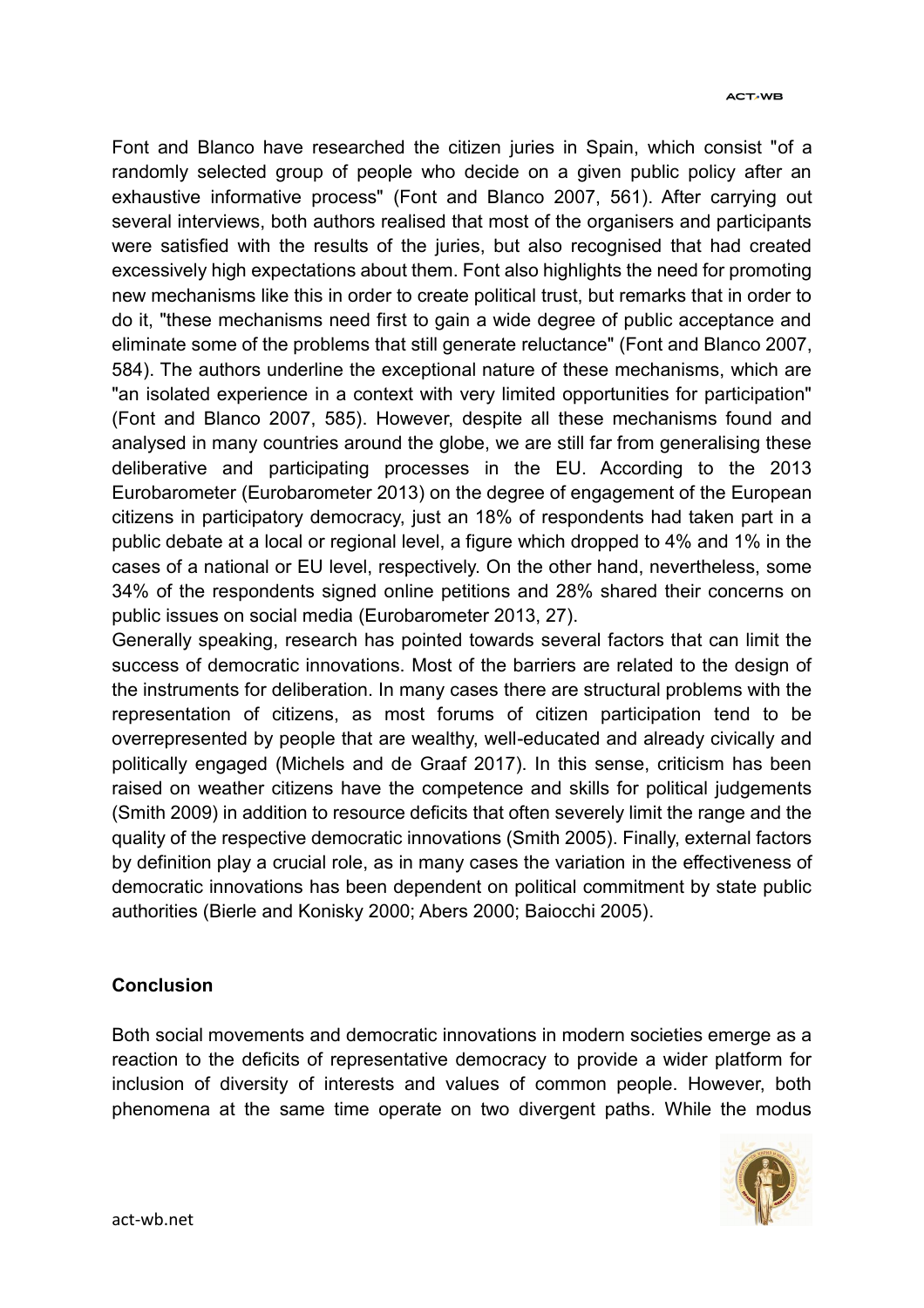operandi of social movements has been the accumulation and expression of protest energy in regard to failing institutional designs of democracy, innovative democratic practices seek (quasi) institutional mechanisms to fill the gap in democratic participation by promoting democratization from below. This tension has also been evident in scholarly research where the two disciplines have been reluctant to engage in interdisciplinary endeavours. The lack of interaction is a reflection of a wider separation in the literature on social movements and civil society in general (della Porta 2014b) which emphasizes the contrast between a social movement research agenda that emphasizes the role of conflict, grassroot contention and extrainstitutional deliberation; and a civil society research agenda which favours a more structured, moderated and peaceful platform for democratic participation based on cooptation and cooperation.

However, empirical examples demonstrate that innovative democratic practices can be utilized by social movements as a platform for realization of their policy demands. The much discussed case of participatory budgeting in Porto Alegre is often used as a reference point (della Porta 2013, 182) for a democratic innovation that has been able to establish participatory bodies which are "both effect and cause of a wider political mobilization that enabled groups to participate who had not participated before, and, importantly, those bodies have much wider powers than the more policyspecific bodies considered in the US cases' (Cohen and Rogers 2003, 251). In this sense, more emphasis should be put on notions of complementarity between the functions of social movements and democratic innovations. While social movements serve as platforms for raising the voices against exclusion of divergent and discontent societal groups from the political processes, innovative democratic practices can serve as bottom-up platforms for channelling those voices into the policy making institutional arenas.

In sum, the analysis of the literature presented in this paper raises several questions of interest for a wider research agenda of the linkage between social movements and democratic innovation: are there connecting points between social movements, active citizenship and democratic innovation? How can democratic innovation contribute to participatory democracy? Are social movements compatible with the concept of democratic innovation? Upcoming comparative research should aim to provide comprehensive answers to some of these questions.

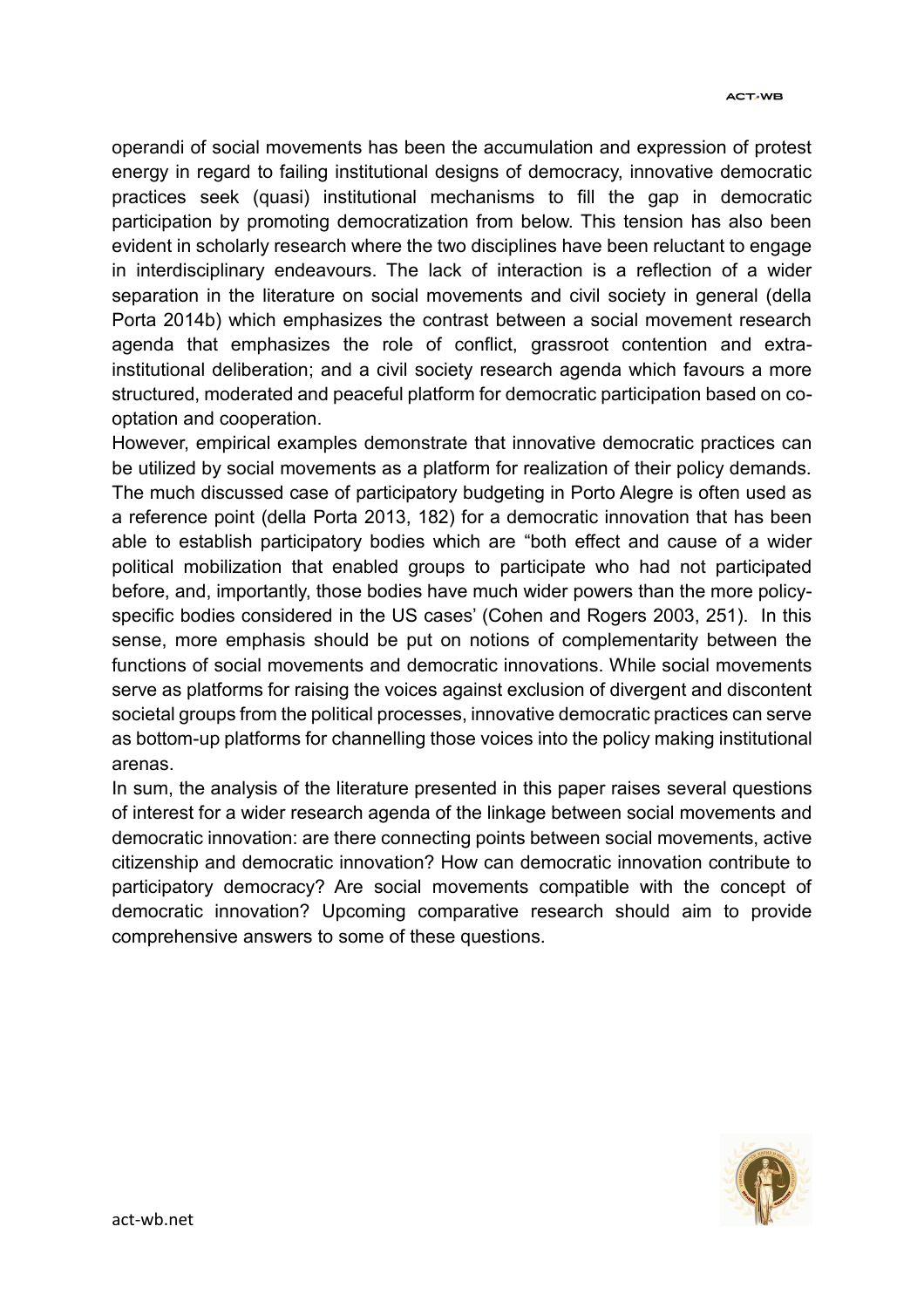#### **Bibliography**

Abers, Rebecca. N. 2000. *Inventing Local Democracy: Grassroots Politics in Brazil*. London: Lynne Rienner.

Alarcón, Pau and Joan Font. 2014. "Where Are the Boundaries of Deliberation and Participation? A Transatlantic Debate." *Journal of Public Deliberation* 10, issue 2: 1-27.

Alford, John. 1998. "A Public Management Road Less Travelled: Clients as Co-Producers of Public Services." *Australian Journal of Public Administration*, 57, no. 4: 128–137.

Alford, John. 2002. "Why Do Public-Sector Clients Coproduce? Toward a contingency theory." *Administration & Society* 34. no.1: 32-56.

Alford, John. 2014. "The Multiple Facets of Co-Production: Building on the Work of Elinor Ostrom." *Public Management Review* 16, no.3: 299-316.

Baiocchi, Gianpaolo. 2005. *Militants and Citizens: The Politics of Participatory Democracy in Porto Alegre*. Stanford: Stanford University Press.

Barber, Benjamin. 1984. *Strong Democracy.* Berkeley: University of California Press.

Beichelt, Tim, and Wolfgang Merkel. 2014. "Democracy Promotion and Civil Society: Regime Types, Transitions Modes and Effects". In *Civil Society and Democracy Promotion,* edited by Tim Beichelt, Irene Hahn-Fuhr, Frank Schimmelfennig, and Susann Worschech, 42-64. Basingstoke: Palgrave Macmillan.

Beierle, Thomas C., and Konisky, David M. 2000. "Values, Conflict, and Trust in Participatory Environmental Planning". *Journal of Policy Analysis and Management*, 19, no.4: 587-602.

Bermeo, Nancy. 1997. "Myths of Moderation: Confrontation and Conflict during Democratic Transitions." *Comparative Politics* 29, no. 3: 305-322.

Bieber, Florian. 2018. "Patterns of Competitive Authoritarianism in the Western Balkans." *East European Politics* 34, no. 3: 337-54.

Blaug, Ricardo. 2002. "Engineering Democracy". Political Studies 50, no.1: 102– 116.

Bobbio, Luigi. 2010. "Types of Deliberation." *Journal of Public Deliberation* 6, no.2:1-24.

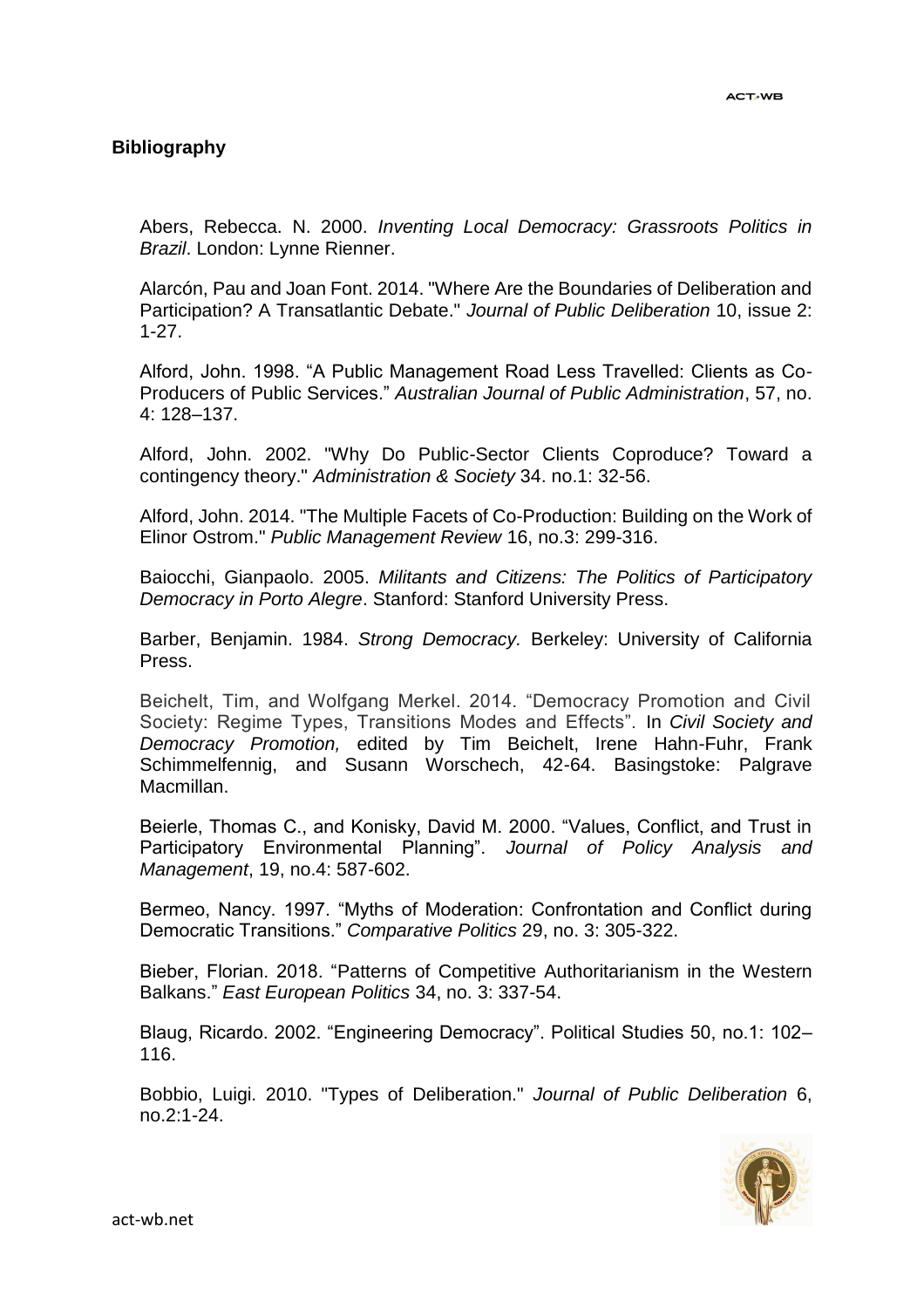Bovaird, Tony. 2007. "Beyond engagement and participation: User and community coproduction of public services." *Public administration review* 67, no.5: 846-60.

Bradwell, Peter, and Sarah Marr. 2008. "Making the Most of Collaboration. An international Survey of Public Service Co-Design." Report 23, London: Demos. Accessed January 31, 2019. [https://www.demos.co.uk/files/CollabWeb.pdf.](https://www.demos.co.uk/files/CollabWeb.pdf)

Brownill, Sue. 2009. "The Dynamics of Participation: Modes of Governance and Increasing Participation in Planning." *Urban Policy and Research* 27, no.4: 357- 375.

Cohen, Joshua., and Rogers, Joel. 2003. "Power and Reason." In Deepening Democracy: Institutional Innovations in Empowered Participatory Governance, edited by Archon Fung., and Erik, Wright. 237-258. London and New York: Verso.

Crossley, Nick. 2002. *Making Sense of Social Movements.* Buckingham and Philadelphia: Open University Press.

Cuppen, Eefje. 2012. "Diversity and Constructive Conflict in Stakeholder Dialogue: Considerations for Design and Methods." *Policy Sciences* 45, issue 1: 23-46.

Dalton, Russell J. 2004. *Democratic Challenges, Democratic Choices: The Erosion of*

Damjanovic, Ivana. 2018. "Democratic Innovations in Serbia, a Misplaced Trust in Technology." *Contemporary Politics* 25, issue 1; 111-27.

della Porta, Donatella and Mario Diani. 2006. *Social Movements: an Introduction.* Malden Oxford and Carlton: Blackwell Publishing.

della Porta, Donatella, and Mattoni, Alice, eds. 2014. *Spreading Protest: Social Movements in Times of Crisis*. Colchester: ECPR Press.

della Porta, Donatella. 2009. "Organizational Structures and Visions of Democracy in the Global Justice Movement" In *Democracy in Social Movements,* edited by Donatella della Porta, 16-43. New York: Palgrave Macmillan.

della Porta, Donatella. 2013. *Can Democracy Be Saved? Participation, Deliberation and Social Movements.* Cambridge and Malden: Polity Press.

della Porta, Donatella. 2014a. *Mobilizing for Democracy: Comparing 1989 and 2011*. Oxford: Oxford University Press.

della Porta, Donatella. 2014b. "Democratization from Below: Civil Society versus Social Movements?" In *Civil Society and Democracy Promotion,* edited by Tim Beichelt, Irene Hahn-Fuhr, Frank Schimmelfennig, and Susann Worschech, 137- 149. Basingstoke: Palgrave Macmillan.

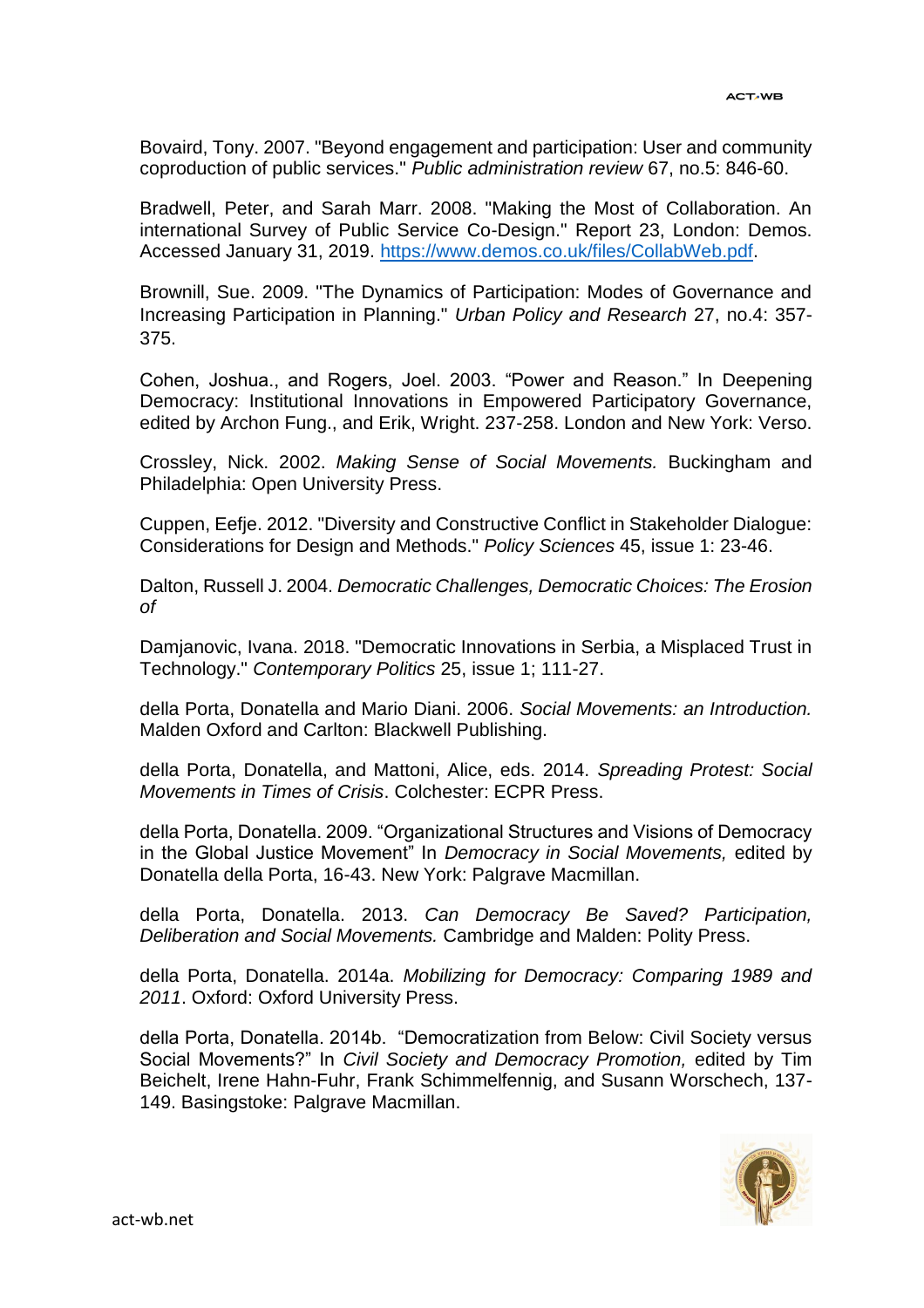Dolenec, Danijela, Karin Doolan and Tomislav Tomasevic. 2017. "Contesting Neoliberal Urbanism on the European Semi-periphery: The Right to the City Movement in Croatia." *Europe Asia Studies* 69, no.9: 1401-429.

Dzankić, Jelena. 2018. "Capturing Contested States: Structural Mechanisms of Power Reproduction in Bosnia and Herzegovina, Macedonia and Montenegro." *Southeastern Europe* 42, issue 1: 83-106.

Eurobarometer. 2013. "Europeans' Engagement in Participatory Democracy." Survey conducted by TNS Political & Social at the request of the European Commission, Flash Eurobarometer 373. Accessed January 31, 2019. [http://ec.europa.eu/commfrontoffice/publicopinion/flash/fl\\_373\\_en.pdf.](http://ec.europa.eu/commfrontoffice/publicopinion/flash/fl_373_en.pdf)

European Economic and Social Committee. 2012. *Active Citizenship: for a Better European Society.* Brussels: European Union. [https://www.eesc.europa.eu/resources/docs/eesc-2011-35-en.pdf.](https://www.eesc.europa.eu/resources/docs/eesc-2011-35-en.pdf)

Font, Joan, and Ismael Blanco. 2007. "Procedural Legitimacy and Political Trust: The Case of Citizens Juries in Spain." *European Journal of Political Research* 46, issue 4: 577-589.

Font, Joan, Donatella della Porta and Yves Sintomer. "Introduction." In *Participatory Democracy in Southern Europe: Causes, Characteristics and Consequences*. Edited by Joan Font, Donatella della Porta and Yves Sintomer, 1- 20. London and New York: Rowman and Littlefield.

Fung, Archon, and Wright, Eril. O. 2001. "Deepening Democracy: Innovations in Empowered Participatory Governance." *Politics & Society,* 29, no.1: 5–41.

Gherghina, Sergiu, Joakim Ekman, and Olena Podolian. 2018. "Democratic Innovations in Central and Eastern Europe: Expanding the Research Agenda." *Contemporary Politics* 25, issue 1: 1-10.

Goldstein, Piotr. 2017. "Post-Yugoslav Everyday Activism(s): A Different Form of Activist Citizenship?" *Europe-Asia Studies* 69, issue 9: 1455-472.

Haunss, Sebastian. 2007. "Challenging Legitimacy: Repertoires of Contention, Political Claims-Making, and Collective Action Frames." In *Legitimacy in an Age of Global Politics,* edited by Achim Hurrelmann, Steffen Schneider and Jens Steffek, 156-72. Palgrave Macmillan, London

Irish Traveler Movement. 2006. *Irish Traveler Movement Submission to the Active Citizenship Taskforce*. ITM. [https://itmtrav.ie/wp-content/uploads/2016/11/ITM-](https://itmtrav.ie/wp-content/uploads/2016/11/ITM-Submission-to-the-Taskforce-on-Active-Citizenship.pdf)[Submission-to-the-Taskforce-on-Active-Citizenship.pdf.](https://itmtrav.ie/wp-content/uploads/2016/11/ITM-Submission-to-the-Taskforce-on-Active-Citizenship.pdf)

Isin, Engin F. 2009. "Citizenship in Flux: the Figure of the Activist Citizen." *Subjectivity* 29: 367-88.

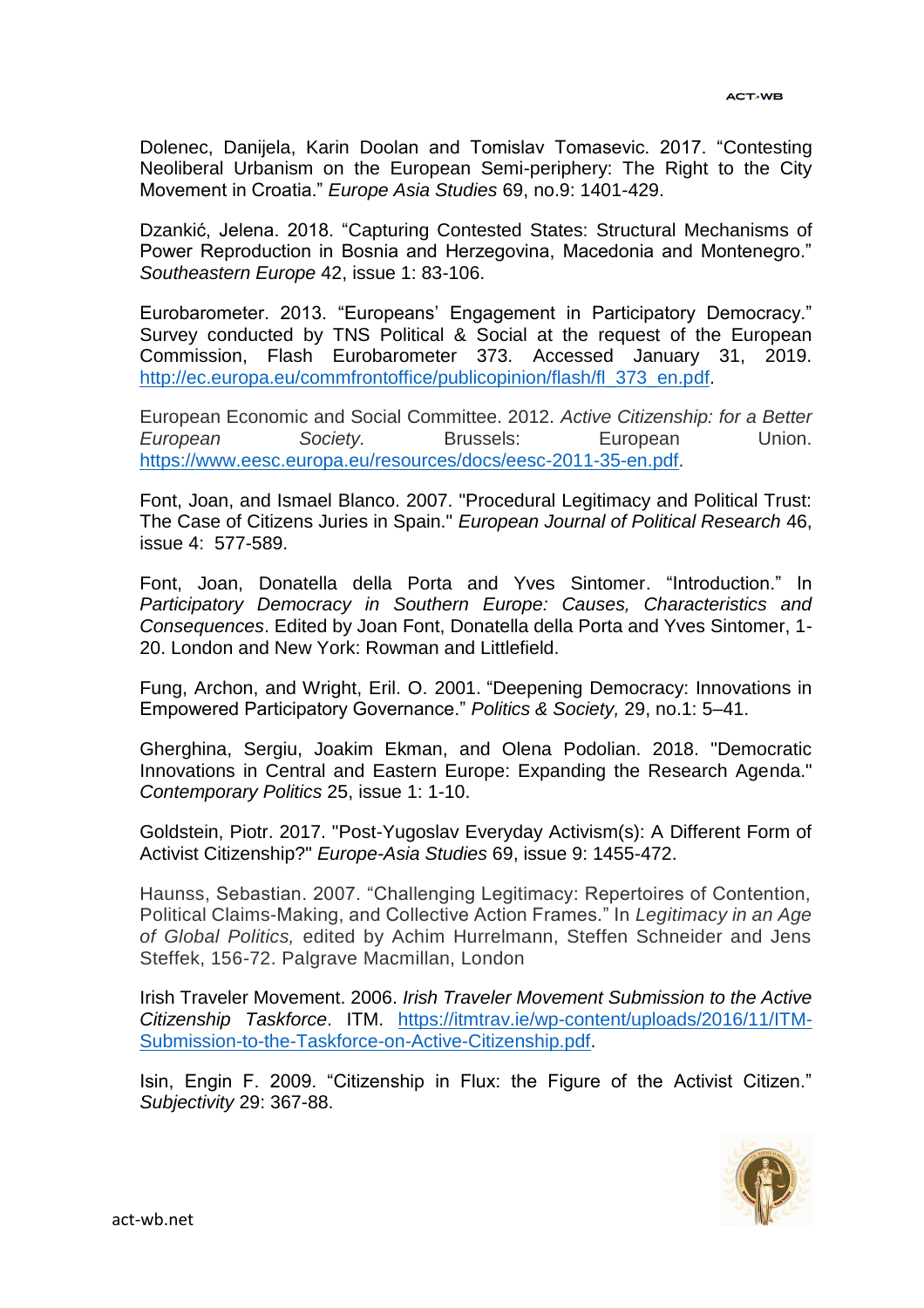Isin, Engin F. and Greg M. Nielsen. 2009. *Acts of Citizenship.* London and New York: Zed Books.

Kaldor, Mary, Moore, Henrietta. L., and Selchow, Sabine, eds. 2012. *Global Civil Society 2012. Ten Years of Critical Reflection*. Basingstoke: Palgrave Macmillan.

Kaldor, Mary. 2003. *Global Civil Society: an Answer to War*. Cambridge: Polity Press.

Keane, John. 2003. *Global Civil Society?* Cambridge: Cambridge University Press.

Kearns, Ade. 1995. "Active Citizenship and Local Governance: Political and Geographical Dimensions." *Political Geography* 14, no.2: 155-75.

Laclau, Ernesto. 2005. *On populist reason*. London and New York: Verso.

Larsen, Jørgen Elm. 2001. "The Active Society and Activation Policy." ResearchGate.

https://www.researchgate.net/publication/242074750 The active society and a [ctivation\\_policy/download.](https://www.researchgate.net/publication/242074750_The_active_society_and_activation_policy/download)

Linz, Juan, and Stepan, Alfred. 1996. *Problems of Democratic Transition and Consolidation: Southern Europe, South America and Post-Communist Europe.* Baltimore: Johns Hopkins University Press.

Matkovic, Aleksandar and Marjan Ivkovic. 2018. "Neoliberal Instrumentalism and the Fight Against it: the "We Won't Let Belgrade D(r)own" Movement." *East European Politics* 34, no.1: 27-38.

McNulty, Stephanie. 2012. "An Unlikely Success: Peru's Top-Down Participatory Budgeting Experience." *Journal of Public Deliberation* 8, no.2: 1-19.

Meyer, David S. 2002. "Opportunities and Identities: Bridge Building in thr Study of Social Movements." In *Social Movements: Identity, Culture and the State*, edited by David S. Meyer, Nancy Whittier and Belinda Robnett, 3-24. New York: Oxford University Press.

Michels, Ank and De Graaf, Laurens. 2017. "Examining Citizen Participation: Local Participatory Policymaking and Democracy Revisited." Local Government Studies, 43, no. 6: 875-881.

Michels, Ank, and Laurens De Graaf. 2010. "Examining Citizen Participation: Local Participatory Policy-Making and Democracy." *Local Government Studies* 36, no.4: 477-91.

Michels, Ank. 2011. "Innovations in Democratic Governance: how does Citizen Participation Contribute to a Better Democracy?", *International Review of Administrative Sciences* 77, no.2: 275–293.

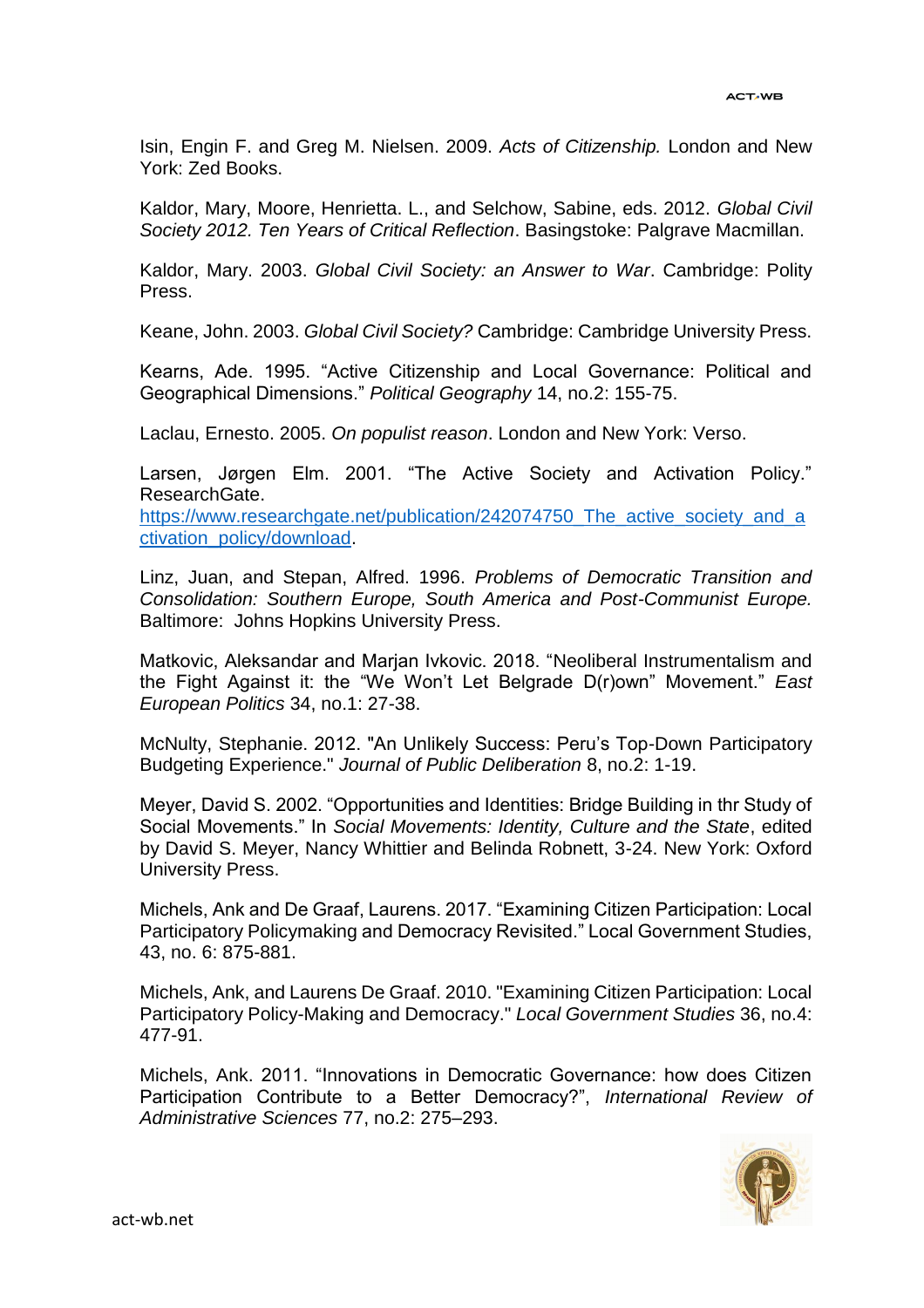Muhic, Maja and Aleksandar Takovski. 2014. "Redefining National Identity in Macedonia: Analyzing Competing Origin Myths and Interpretations through Hegemonic Representation." *Etnoloska Tribina* 37, vol.44: 138-52.

Mujkić, Asim. 2016. "In Search of a Democratic Counter-Power in Bosnia– Herzegovina." *Southeast European and Black Sea Studies* 15, issue 4: 623-638.

Nations in Transit. 2018. "Confronting Illiberalism." Accessed January 31, 2019. [https://freedomhouse.org/report/nations-transit/nations-transit-2018.](https://freedomhouse.org/report/nations-transit/nations-transit-2018)

Needham, Catherine. 2006. "Coproduction in Public Services: Opportunity or Threat?" Renewal, 14, no. 2: 55–60.

Needham, Catherine. 2008. "Realising the Potential of Coproduction: Negotiating Improvements in Public Services." *Social Policy and Society*, 7, no.2: 221-231.

Noutcheva, Gergana. 2016. "Societal Empowerment and Europeanization: Revisiting the EU's Impact on Democratization." *Journal of common market studies*  54, no.3: 691-708.

Noutcheva, Gergana. 2016. "Societal Empowerment and Europeanization: Revisiting the EU's Impact on Democratization." *Journal of Common Market Studies* 54, no. 3: 691–708.

O'Donnell, Guillermo, and Schmitter, Philippe C. 1986. *Transitions from Authoritarian Rule: Tentative Conclusions about Uncertain Democracies*. Baltimore: Johns Hopkins University Press.

Osborne, Stephen, P. and Kirsty Strokosch,. 2013. "It Takes Two to Tango? Understanding the Co-Production of Public Services by Integrating the Services Management and Public Administration Perspectives*.*" *British Journal of Management* 24: S31-S47.

Ostrom, Elinor. 1996. "Crossing the Great Divide: Coproduction, Synergy, and Development." *World Development* 24, no.6: 1073–87.

Ostrom, Elinor. 1996. "Crossing the Great Divide: Coproduction, Synergy, and Development." World Development, 24, no. 6: 1073–1087.

Ostrom, Elinor., Parks, Roger. B., Whitaker, Gordon. P., and Percy, Stephen. L. 1978. "The Public Service Production Process: A Framework for Analyzing Police Services." *Policy Studies Journal*, 7, no. 1: 381–389.

Parks, Roger. B., Baker, Paula. C., Kiser Larry., Oakerson, Ronald., Ostrom, Elinor., Ostrom, Vincent., Percy, Stephen. L., Vandivort, Martha. B., Whitaker, Gordon. P., and Wison, Rick. 1981. "Consumers as Co-producers of Public Services: Some Economic and Institutional Considerations." *Policy Studies Journal*, 9, no.7: 1001–1011.

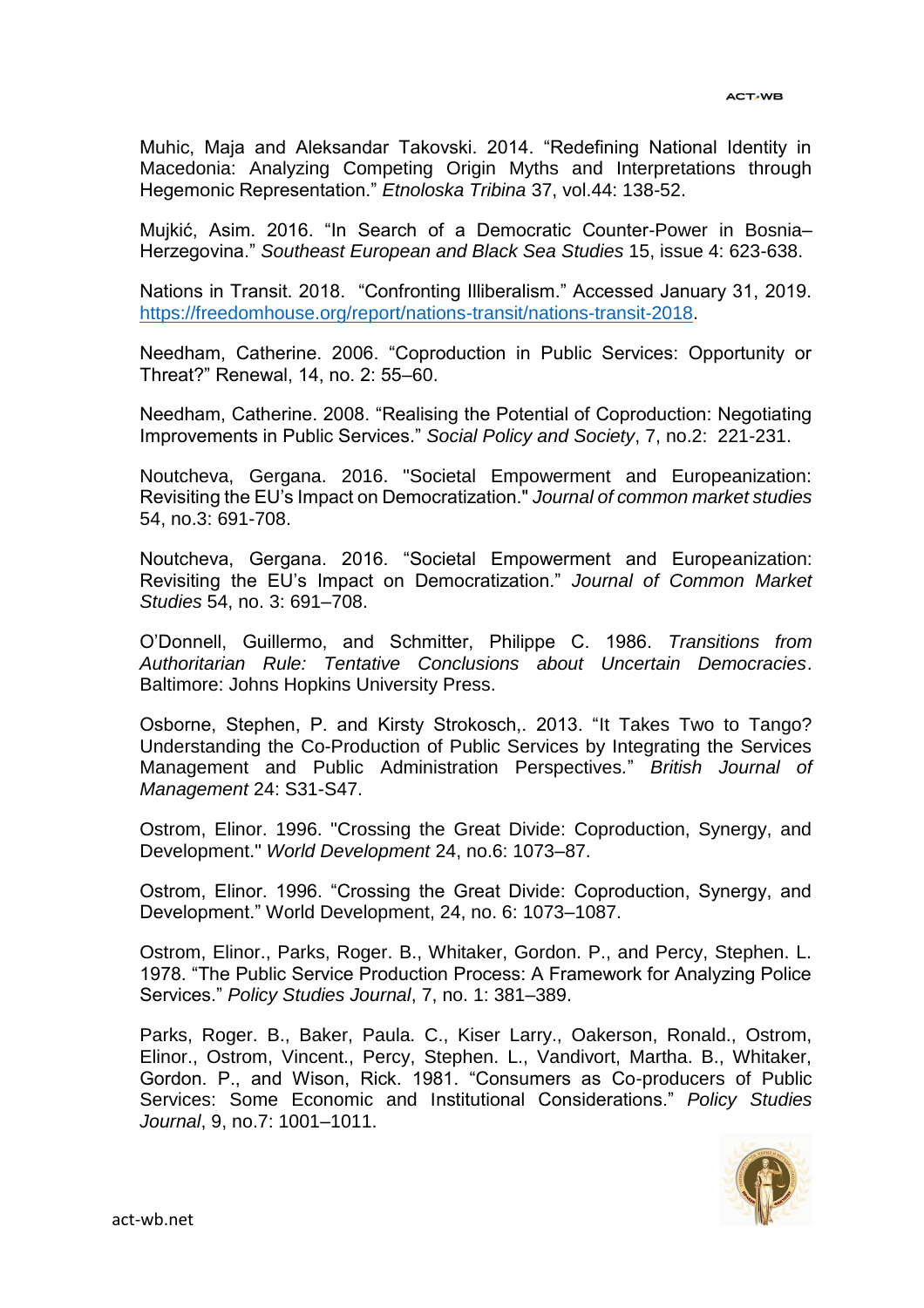Pateman, Carole. 1970. *Participation and Democratic Theory*. Cambridge: Cambridge University Press.

Pesic, Vesna. 2007. "State Capture and Widespread Corruption in Serbia." Centre for European Policy Studies (CEPS), Working Document no.262, Accessed November 24, 2018. [http://aei.pitt.edu/11664/1/1478.pdf.](http://aei.pitt.edu/11664/1/1478.pdf)

Pestoff, Victor, and Taco Brandsen. 2008. "Co-Production. The Third Sector and the Delivery of Public Services." *Public Management Review* 8, no.4: 493-501.

*Political Support in Advanced Industrial Democracies.* Oxford: Oxford University Press.

Przeworski, Adam. 1991. *Democracy and the Market*. Cambridge: Cambridge University Press.

Purdue, Derrick. 2007. "Introduction: dimensions of civil society." In *Civil Societies and Social Movements: Potentials and Problems*, edited by Derrick Purdue, 1-17. New York: Routledge.

Ravazzi Stefania, and Gianfranco Pomatto. 2014. "Flexibility, Argumentation and Confrontation. How Deliberative Minipublics Can Affect Policies on Controversial Issues." *Journal of Public Deliberation* 10, issue 2: 1-23.

Reiter, Herbert. 2009. "Participatory Traditions within the Global Justice Movement." In *Democracy in Social Movements,* edited by Donatella della Porta, 44-72. New York: Palgrave Macmillan.

Reuchamps, Min, and Jane Suiter. 2016. "Constitutional Deliberative Democracy in Europe." ECPR Press. Accessed January 31, 2019. [http://press.ecpr.eu/documents/sampleChapters/9781785521454.pdf.](http://press.ecpr.eu/documents/sampleChapters/9781785521454.pdf)

Rossi, Federico M., and Della Porta, Donatella. 2009 "Social Movements, Trade Unions and Advocacy Networks." In *Democratization*, edited by Christian Haerpfer, Patrick Bernhagen, Ronald F. Inglehart, and Christian Welzel, 172-186. Oxford: Oxford University Press.

Scheithauer, Helena. 2016. "Issue of Active Citizenship in a Modern Democracy: the Case of Austria." MSc diss. University of Vienna.

Schumpeter, Joseph 1976. *Capitalism, Socialism and Democracy*. London: Allen and Unwin.

Smith, Graham. 2009. *Democratic Innovations; Designing institutions for citizen participation.* New York: Cambridge University Press.

Smith, Graham. 2009. *Democratic innovations: Designing institutions for citizen participation.* Cambridge: Cambridge University Press.